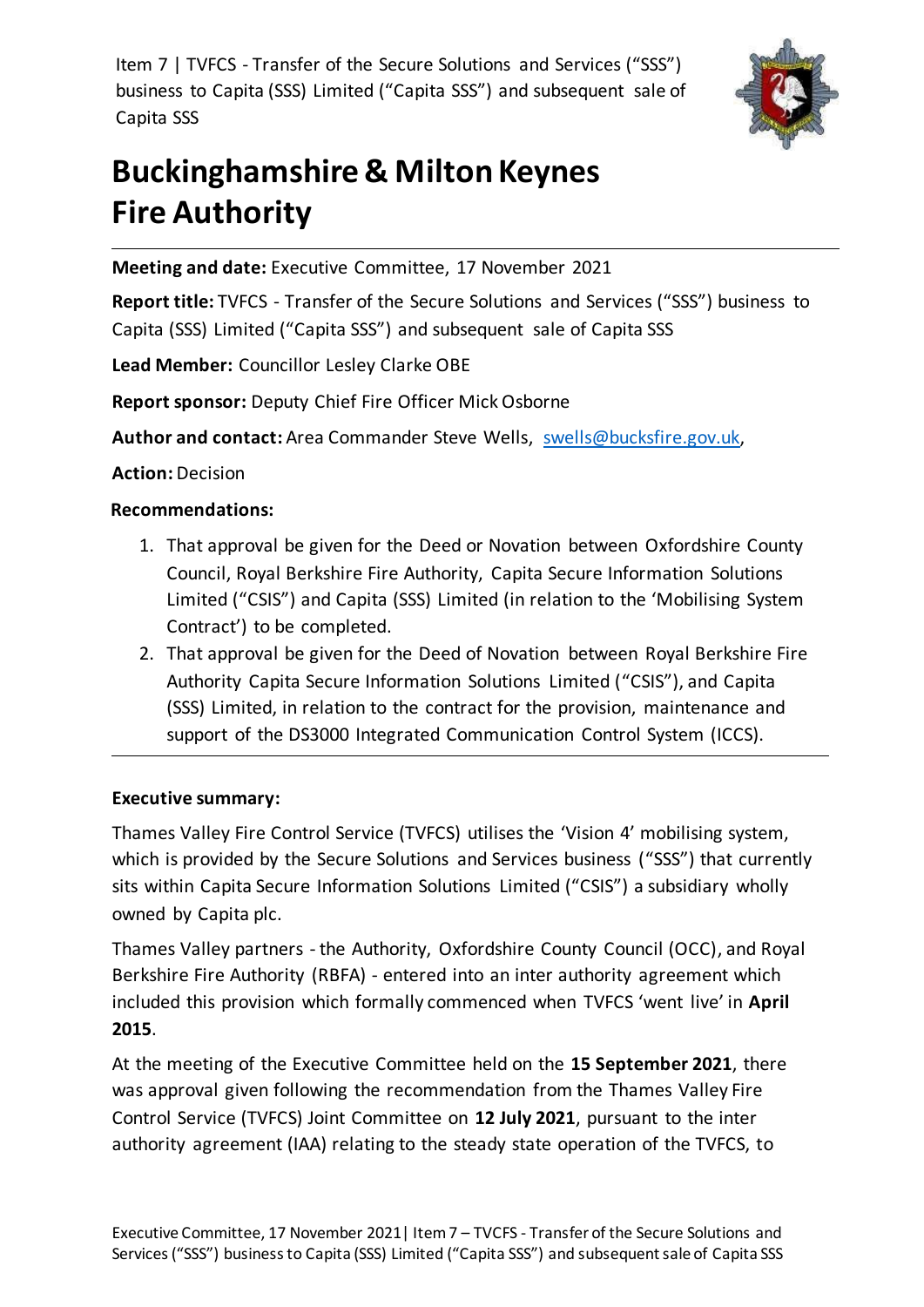extend the contract of the 'Vision 4' mobilising system of one year from **April 2022** – **March 2023**.

Earlier this year Capita plc undertook an extensive review of its portfolio, with an aim – in its words - to consolidate its activities into consulting, transformation and digital services, which has led to a decision to restructure some areas of its business.

As a result, it is its intention to transfer the entire SSS business to a new company within the Capita group, namely Capita (SSS) Limited. The contract between OCC and RBFA and CSIS for the 'Mobilising System Contract' "Agreement") is one such contract that would transfer to the new company.

Furthermore, the contract between RBFA and CSIS for the provision of DS3000 (ICCS) support and maintenance (the "Call-off Agreement"), is a further customer contract that would also transfer to the new company. It is believed that the Call-Off Agreement is the successor to a contract between RBFA and CSIS dated 2 October 1995 in place at the date of the IAA.

At the point of transfer, both the Agreement and Call-off Agreement would become the responsibility of Capita SSS for all the obligations and liabilities under those agreements, as though it had always been a party to the Agreement and Call-off Agreement. This would ensure TVFCS experience no break in service continuity whatsoever.

Finally, against the backdrop of the restructure, Capita plc have also entered into negotiations with NEC Software Solutions UK Limited, in relation to the proposed purchase of Capita SSS.

# **Financial implications:**

The maintenance and support aspects of both the Agreement and Call-off Agreement are paid from the TVFCS Revenue Account.

In accordance with Schedule 7 of the IAA, one of the receipts made into the TVFCS Revenue Account under this agreement comprises: payments of Annual TVFCS Contribution.

The Annual TVFCS Contribution payable by each party is determined in accordance with the cost apportionment model in the IAA.

Any changes in cost are incorporated into the Buckinghamshire Fire and Rescue Service (BFRS) budget, which will be presented at the Authority meeting in February 2022.

### **Risk management:**

The agreement to extend the contract of the 'Vision 4' mobilising system of one year from **April 2022** – **March 2023** ensured the necessary technical support arrangements between TVFCS Capita SSS service contract could be maintained.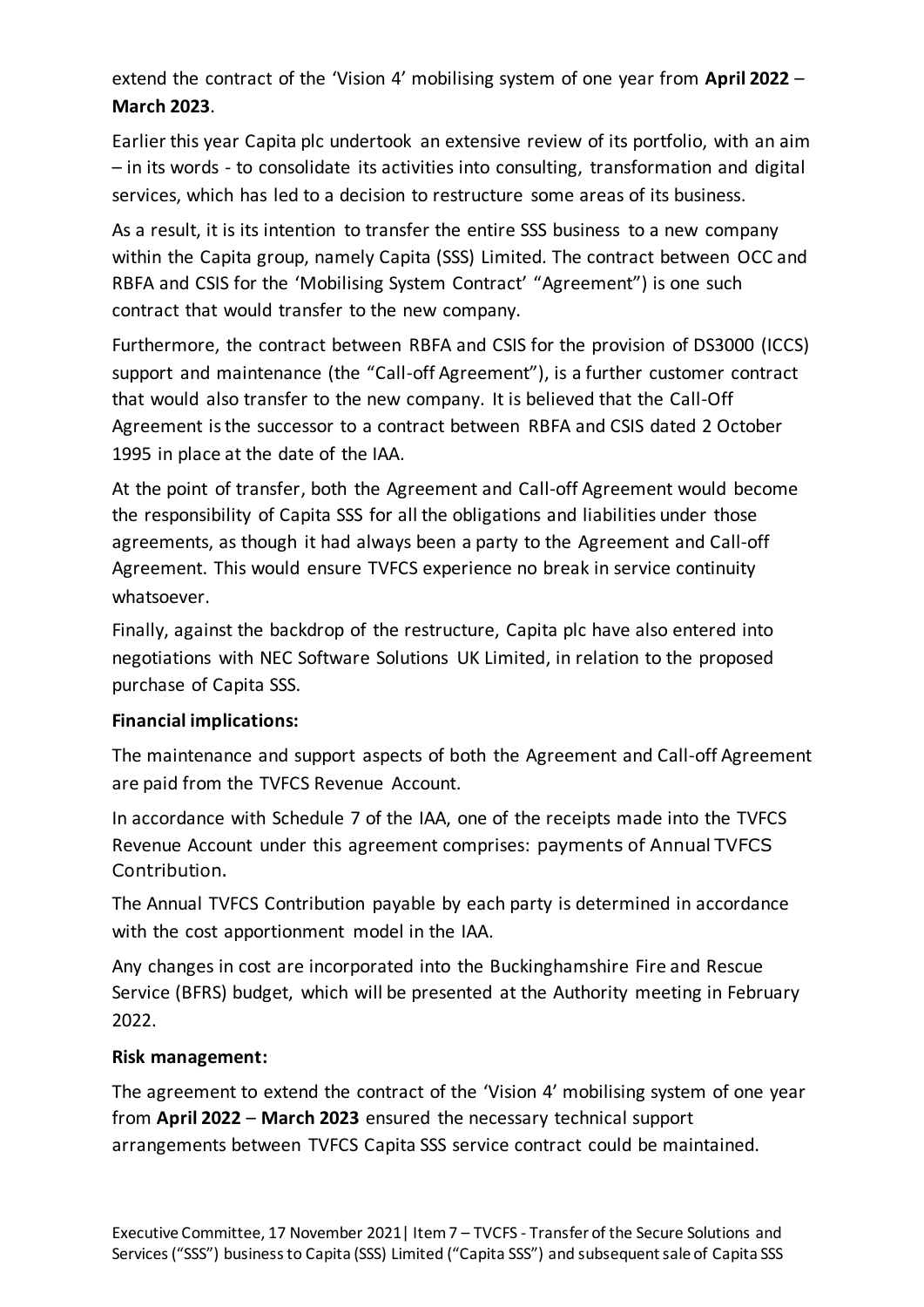Furthermore, in evaluating the optimum extension period, consideration was given toward the announcement made by Capita plc in March 2021, relating to a restructuring programme that would result in the sale of Capita SSS.

This was captured as a high risk in the TVFCS risk register, as follows.

*If Capita SSS is sold and the purchaser makes unfavourable decisions on software development and provision of support, which is likely given commercial uncertainties around the sale, then we can expect TVFCS to experience substantial impacts on their ability to deliver an efficient, effective and resilient service which is significant in respect of delivering our statutory fire and rescue functions.*

By agreeing to the one year extension, this will allow BFRS to monitor and react to the outcome of the sale and consider how to proceed beyond the extended contract end date.

Officers will bring forward recommendations to the TVFCS Joint Committee in **July 2022** setting out whether to further extend the contract in line with the agreement or seek to commence a full replacement.

By agreeing to recommendations 1 and 2, the Authority is also allowing OCC and RBFA to consent to the subsequent sale of Capita SSS Limited to NEC Software Solutions UK Limited. This consent will remain in place for 6 months from the novation of the contracts to Capita SSS and applies only to a sale to NEC Software Solutions UK Limited. This is in the event that either the Agreement or the Call-Off Agreement allow for termination by OCC and RBFA if there occurs a 'change of control' of Capita SSS.

# **Legal implications:**

RBFA and OCC are parties to the 'Mobilising System Contract' and contract for the provision, maintenance and support of DS3000 (ICCS). The legal implications of terminating or extending the contract are set out in the contract and procurement teams of RBFA and OCC have been engaged to ensure that the contracting authorities comply with the relevant legislation.

Both contracts are detailed within the IAA, "Clause 17.5. No material variation shall be made to a TVFCS Contract without the prior agreement of the Fire Authorities (not to be unreasonably withheld or delayed) […]"

"Clause 17.3. […] A Fire Authority, on its own account or jointly with another, shall not enter into a new TVFCS Contract without the agreement of the Fire Authorities (not to be unreasonably withheld or delayed) […]."

# **Privacy and security implications:**

No privacy or security implications have been identified that are directly associated with this report.

# **Duty to collaborate:**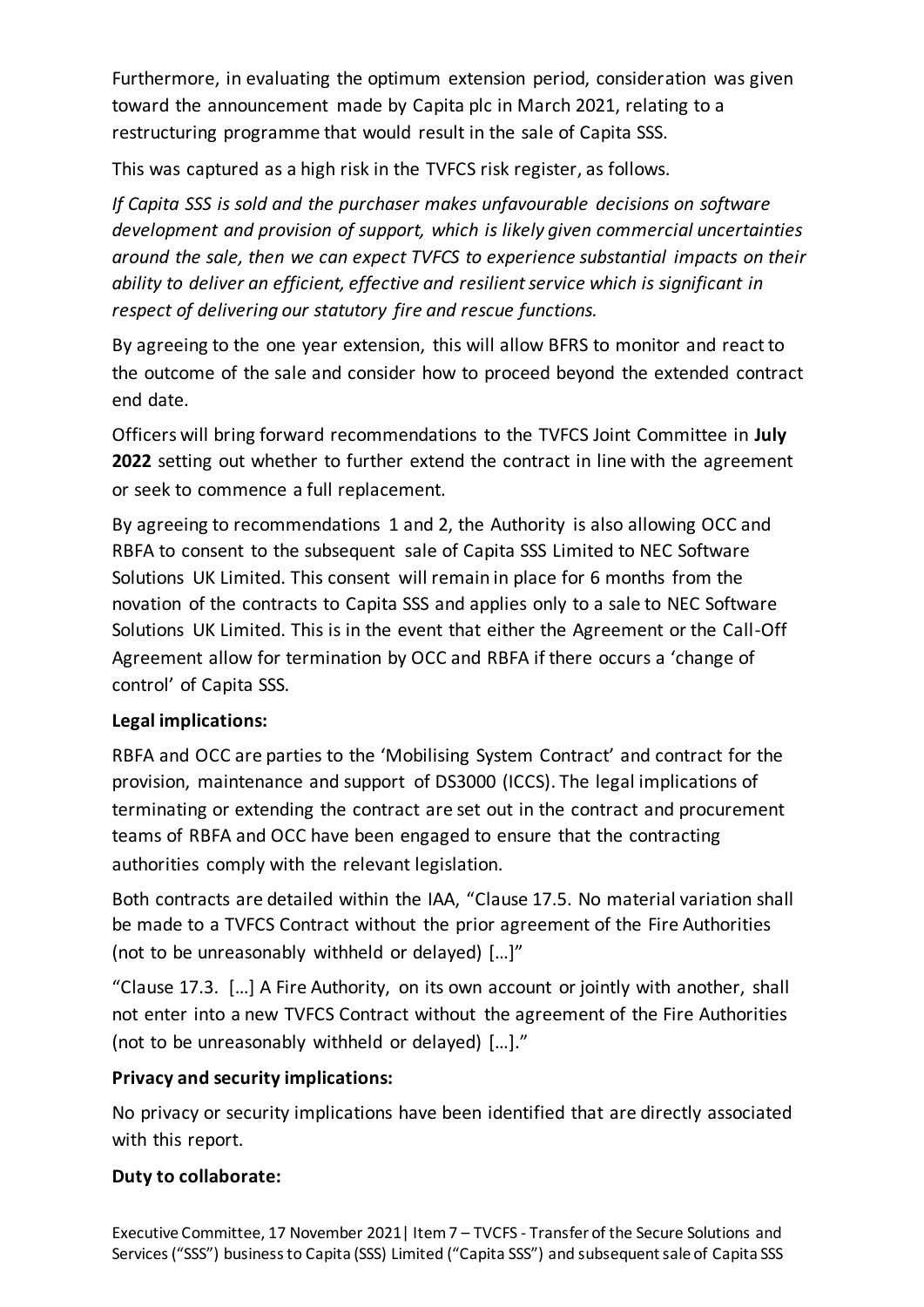TVFCS is a collaborative shared service between BFRS, Oxfordshire Fire and Rescue Service (OFRS) and Royal Berkshire Fire and Rescue Service (RBFRS). Officers will review collaborative opportunities with the Police and Ambulance Services for the 'hardware refresh' through the collaboration governance boards.

# **Health and safety implications:**

There are no Health, Safety or Wellbeing implications arising from this report.

# **Environmental implications:**

There are no environmental implications arising from this report.

# **Equality, diversity, and inclusion implications:**

There are no equality and diversity implications identified at this time.

# **Consultation and communication:**

The decision-making bodies within RBFA and OCC will be receiving similar reports; and will be notified by the author of the content of this report and the decisions of the Executive Committee.

Detailed within the IAA the three fire and rescue authorities created a joint committee (the "Joint Committee") under section 102 of the Local Government Act 1972 and the Local Authorities (Arrangements for the Discharge of Functions) (England) Regulations 2012.

The agreement sets out the basis on which the Joint Committee is established and the agreed arrangements for its operation.

The interests of the Authority are currently represented on the Joint Committee by Councillors Lesley Clarke OBE the Joint Committee's current vice-chairman and Steven Lambert.

# **Background papers:**

Buckinghamshire and Milton Keynes Fire Authority meeting held on the 22 October 2014 (item 8, pages 21 to 39)

[https://bucksfire.gov.uk/documents/2020/03/fire\\_authority\\_agenda\\_221014.pdf/](https://bucksfire.gov.uk/documents/2020/03/fire_authority_agenda_221014.pdf/)

Agenda for the Thames Valley Fire Control Service Joint Committee - 12 July 2021 (item 12)

<https://decisionmaking.rbfrs.co.uk/ieListDocuments.aspx?CId=159&MId=1719>

Agenda for the Royal Berkshire Fire Authority Management Committee - 29 July 2021 (item 9)

[https://decisionmaking.rbfrs.co.uk/ieListDocuments.aspx?CId=137&MId=1543&Ver=](https://decisionmaking.rbfrs.co.uk/ieListDocuments.aspx?CId=137&MId=1543&Ver=4) [4](https://decisionmaking.rbfrs.co.uk/ieListDocuments.aspx?CId=137&MId=1543&Ver=4)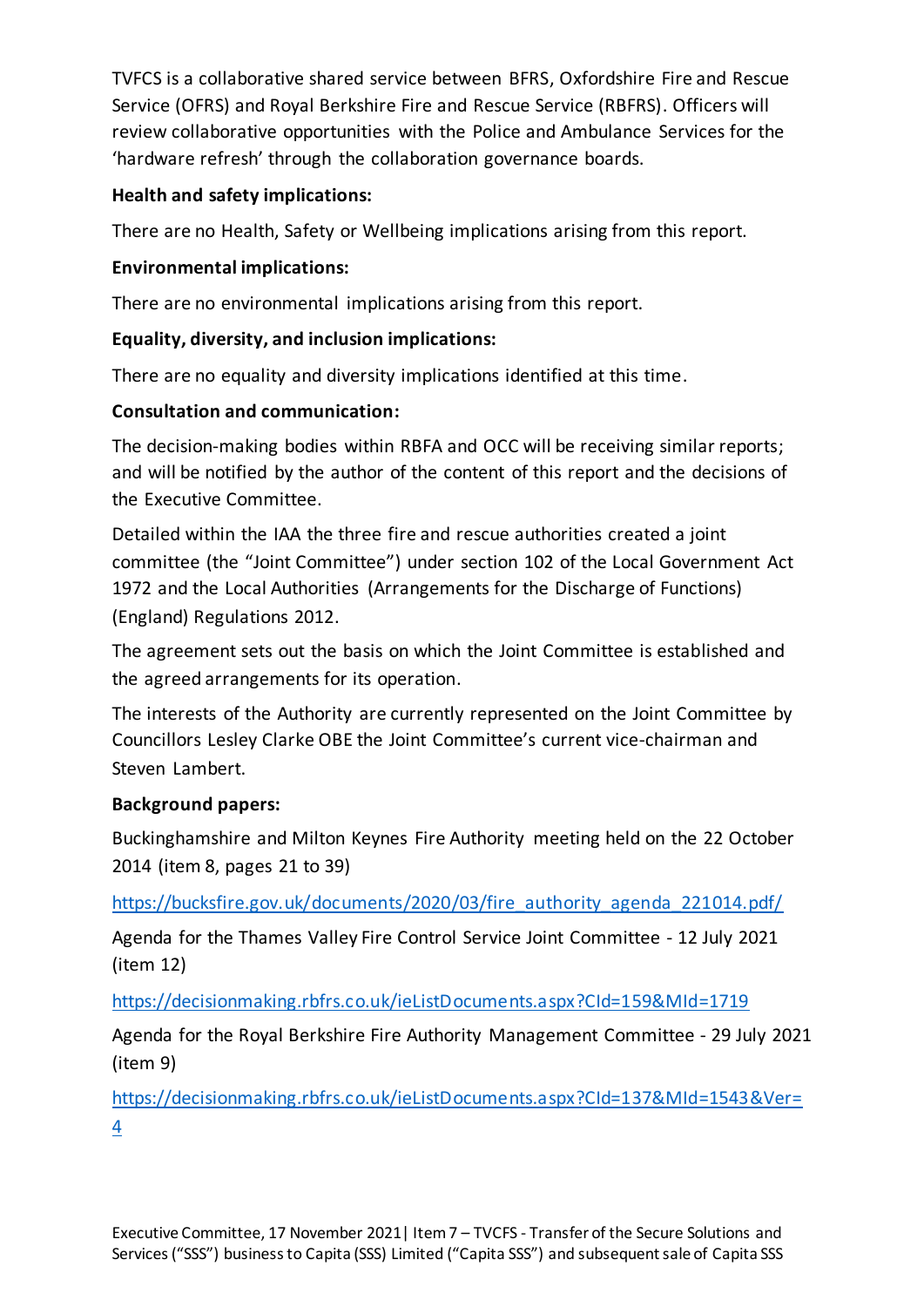Buckinghamshire and Milton Keynes Fire Authority Executive Committee meeting held on the 15 September 2021 (item 7)

[https://bucksfire.gov.uk/documents/2021/09/item-7-tvfcs-mobilising-agreement-ex-](https://bucksfire.gov.uk/documents/2021/09/item-7-tvfcs-mobilising-agreement-ex-150921.pdf/)[150921.pdf/](https://bucksfire.gov.uk/documents/2021/09/item-7-tvfcs-mobilising-agreement-ex-150921.pdf/)

Agreement relating to the steady state operation of the TVFCS (with consolidated amendments as approved by resolution of the TVFCS Joint Committee 25 July 2016)

[https://bucksfire.gov.uk/documents/2021/09/legal-agreement-relating-to-the](https://bucksfire.gov.uk/documents/2021/09/legal-agreement-relating-to-the-steady-state-operation-of-the-thames-valley-fire-control-service.pdf/)[steady-state-operation-of-the-thames-valley-fire-control-service.pdf/](https://bucksfire.gov.uk/documents/2021/09/legal-agreement-relating-to-the-steady-state-operation-of-the-thames-valley-fire-control-service.pdf/)

| Appendix   | Title                                         | <b>Protective Marking</b> |
|------------|-----------------------------------------------|---------------------------|
| $1(a)$ and | Letters from Capita dated 30 September (a)    | None                      |
| (b)        | and 12 October 2021 (b), in relation to the - |                           |
|            | Transfer of the Secure Solutions and Services |                           |
|            | ("SSS") business to Capita (SSS) Limited      |                           |
|            | ("Capita SSS") and subsequent sale of Capita  |                           |
|            | SSS.                                          |                           |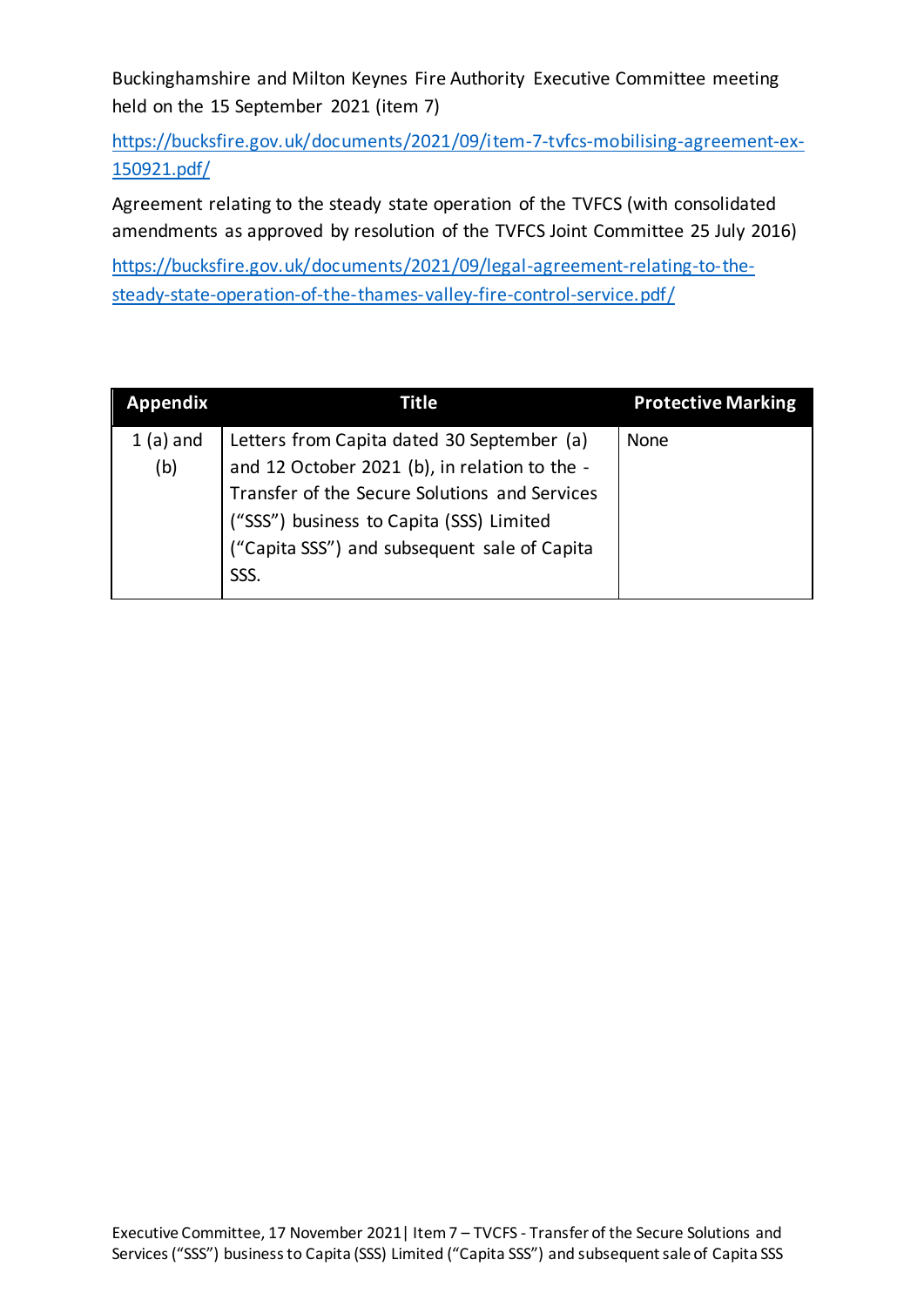Item 7 - Appendix 1(a)



FAO: Simon Harris Royal Berkshire Fire Authority Thames Valley Fire Control Service Newsham Court Pincents Kiln Calcott, Reading RG31 7SD

30 September 2021

(Sent by post and email)

Dear Simon

#### **Transfer of the Secure Solutions and Services ("SSS") business to Capita (SSS) Limited ("Capita SSS") and subsequent sale of Capita SSS**

#### **1. Capita plc restructure**

As you are already aware, Capita plc has recently conducted an extensive review of its portfolio with a view to consolidating its activities into consulting, transformation and digital services. As a result of this, we are proposing to restructure some areas of our business. A number of businesses within the Capita family are being affected by the restructure. The Secure Solutions and Services business ("**SSS**") that currently provides services to your organisation has been identified as one such business.

The SSS business currently sits in Capita Secure Information Solutions Limited ("**CSIS**") which is a wholly owned subsidiary of Capita plc. CSIS also houses other Capita businesses. As part of the restructure, we are intending to transfer the entire SSS business to a new company within the Capita group which has been set up for this purpose. This company is called Capita (SSS) Limited (Company Number: 13052116) ("**Capita SSS**"). At this point we do not have a precise date for the proposed transfer.

The transfer of the SSS business to Capita SSS would, in order to be fully effective, involve all customer contracts, supplier contracts, licences and employees transferring to Capita SSS. The contract between your organisation and CSIS (the "**Agreement**") is one such customer contract that would transfer for that purpose. At the point of transfer all Capita's rights under your Agreement would transfer to Capita SSS, and Capita SSS would become responsible for all of the obligations and liabilities under your Agreement as though it had always been a party to the Agreement. As under the proposal all supplier contracts, resources and employees transfer to Capita SSS at the same point, your organisation would experience no break in service continuity whatsoever.

#### **2. Proposed share sale of Capita SSS**

Against the backdrop of our restructure (as outlined above), we also wanted to inform you NEC Software Solutions UK Limited has been identified as a potential purchaser of Capita SSS. Capita plc has therefore entered into negotiations with NEC Software Solutions UK Limited in relation to the purchase of Capita SSS.

It goes without saying that Capita plc want to protect the interests of its employees and, importantly, its customers and suppliers. Following extensive considerations and due diligence, we are confident that NEC Software Solutions UK Limited is ideally placed to take Capita SSS forward during 2021 and beyond.

**Capita Secure Information Solutions Ltd.** 65 Grehsam Street London EC2V 7NQ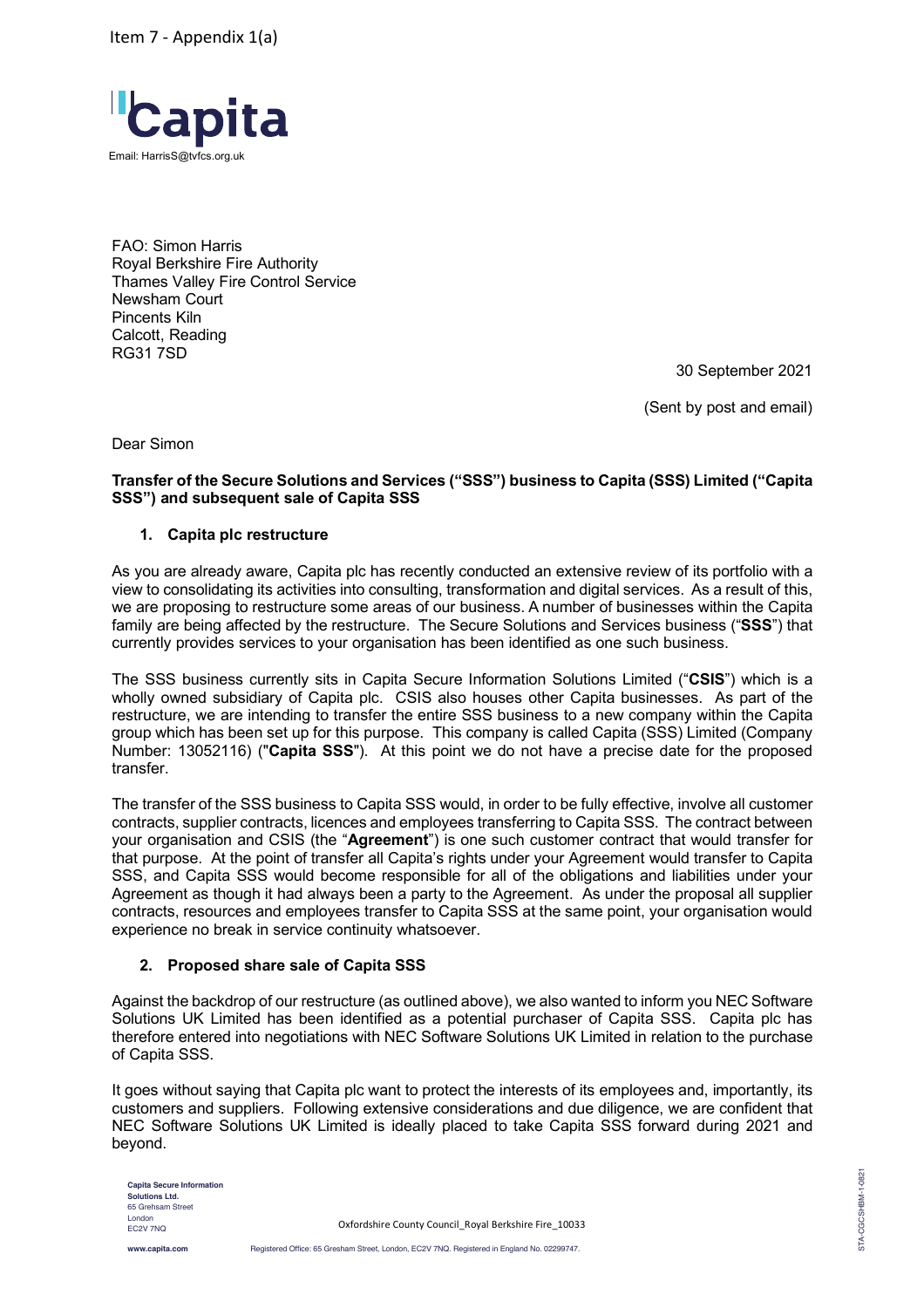#### **3. Next steps**

We are therefore writing to you as one of the customers of SSS (and in similar terms to other customers) to ask for your co-operation in transferring the Agreement. For that purpose we have enclosed with this letter a formal Deed of Novation and Consent. This document serves two purposes:

- 1. Firstly, it sets out the basis on which your Agreement will be novated from CSIS to Capita SSS, and provides you with comfort that your rights and obligations under your Agreement remain unchanged following the transfer. The actual date of the business transfer (which will also be the "effective date" of the novation) will be notified to you separately in writing once known;
- 2. Secondly, it provides your consent to the subsequent sale of Capita SSS NEC Software Solutions UK Limited and confirmation that you would not as a result wish to exercise any right of termination that you may have under the Agreement in relation to changes in control of the contractor. This consent will remain in place for 6 months from the novation of the contract to Capita SSS, and applies only to a sale to NEC Software Solutions UK Limited.

Please note that no other changes to your Agreement are anticipated by this Deed of Novation and Consent. Following signature, it will continue in all other respects as currently drafted.

In anticipation of your agreement, this Deed of Novation and Consent has already been executed by both CSIS (as the outgoing supplier) and Capita SSS (as the new supplier). Assuming that you are comfortable we would ask that you arrange signature on behalf of your organisation and return the document to us as soon as possible. This could be by hard copy (addressed to Capita SSS at Methuen Park, Bath Rd, Corsham, Chippenham SN14 0TW) or by email to SSS.Transfer@capita.com.

We are mindful that the Agreement may have been originally awarded to CSIS following a public procurement exercise conducted in accordance with the Public Contracts Regulations ("**PCR 2015**") or equivalent Regulation in force at the time. We fully appreciate that as a contracting authority required to comply with PCR 2015, you will need to be confident that the corporate restructuring (to transfer the SSS business to Capita SSS) and any subsequent share sale of Capita SSS to NEC Software Solutions UK Limited will not undermine your ongoing compliance obligations. For the reasons outlined above, we are confident that notwithstanding the restructure and any subsequent share sale to NEC Software Solutions UK Limited, at all times Capita SSS will have the same technical ability and financial standing required to continue supplying the high quality services you are used to receiving from CSIS. Should you require any further information in relation to the proposed corporate restructuring and/or proposed share sale in the context of procurement law (or other) considerations, then please do not hesitate to contact us as we would be pleased to assist and provide any evidence that may be required.

Once you have received notification that the business transfer has taken place, all payments relating to your Agreement should be made to Capita SSS. We would therefore ask that you make the necessary internal arrangements to set Capita SSS up on your system as a supplier now. Payment details for Capita SSS are set out in full in the Appendix to this letter. If you currently pay by Direct Debit, Capita SSS will be in touch separately regarding the transfer of your Direct Debit mandate.

Your key contact, their telephone number and email address remain the same. However, we request that any future correspondence and notices relating to your Agreement are sent to Capita SSS at Methuen Park, Bath Rd, Corsham, Chippenham SN14 0TW marked for the attention of your key contact. All correspondence and notices in relation to the transfer of SSS should be sent by email to SSS.Transfer@capita.com.

We will of course keep you updated on the progress of the sale. Should you have any questions or concerns at this point please do not hesitate to get in touch with me.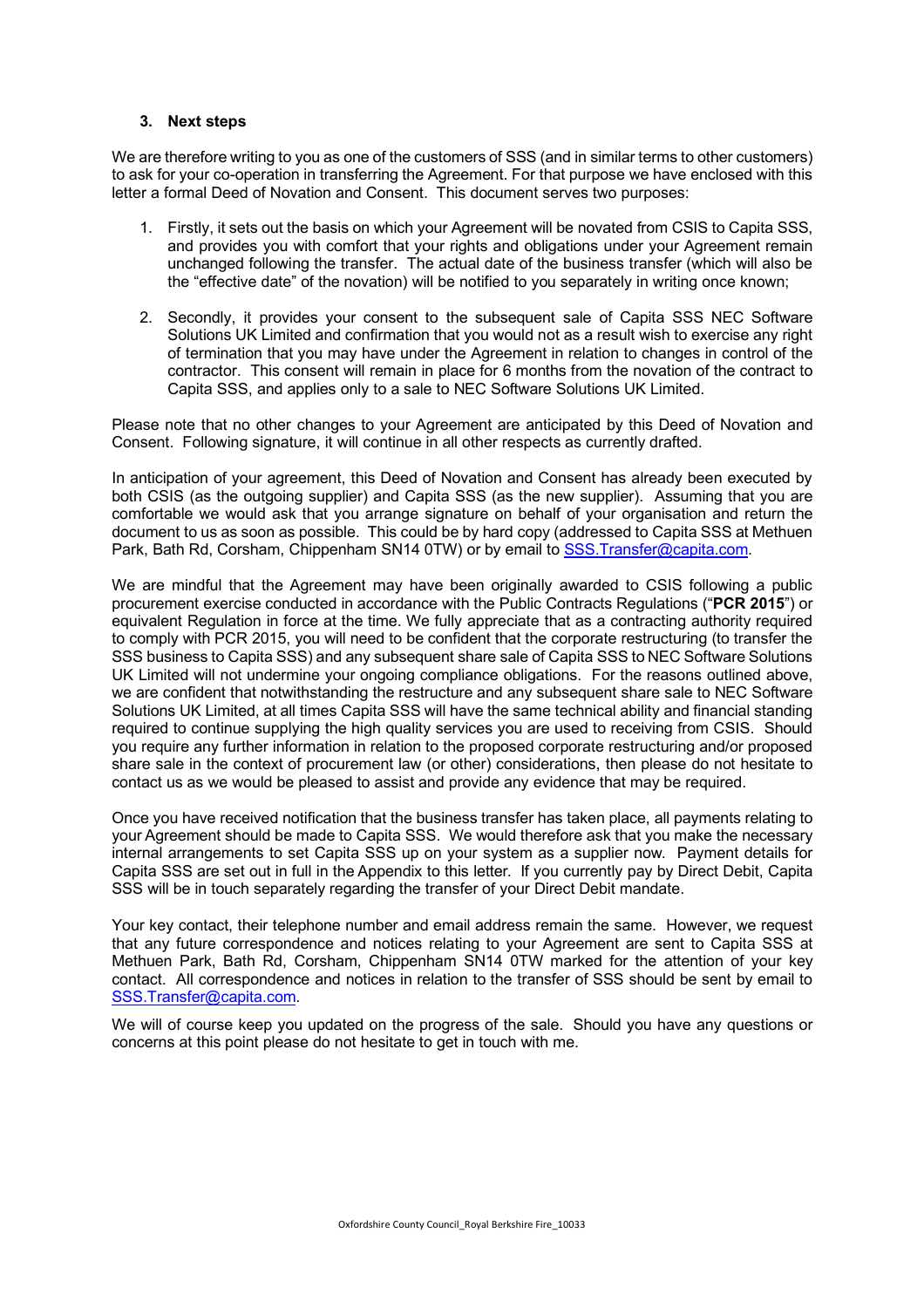

This letter and any dispute or claim (including non-contractual disputes or claims) arising out of or in connection with it or its subject matter or formation shall be governed by and construed in accordance with the law of England and Wales.

Yours faithfully

P.BL

**Paul Eggleton** 

**Managing Director – Secure Solutions and Services**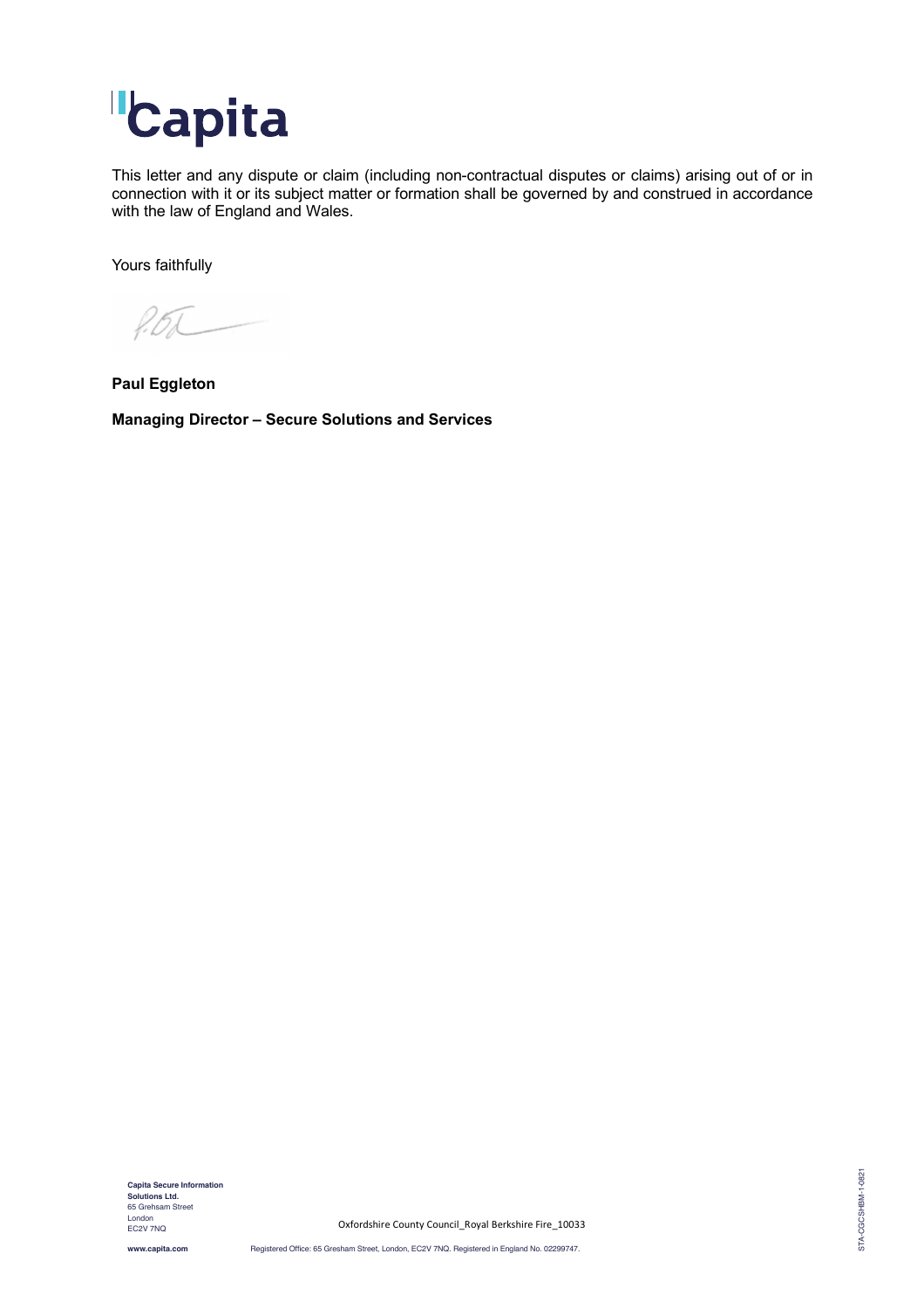#### **Appendix**

### **Payment Details**

| <b>Bank details</b> | Payee              | Capita (SSS) Limited                                                                               |  |  |  |  |  |  |  |  |
|---------------------|--------------------|----------------------------------------------------------------------------------------------------|--|--|--|--|--|--|--|--|
|                     | Bank name          | <b>Barclays Bank</b>                                                                               |  |  |  |  |  |  |  |  |
|                     | Account number     | 13837386                                                                                           |  |  |  |  |  |  |  |  |
|                     | Sort code          | 206759                                                                                             |  |  |  |  |  |  |  |  |
|                     | <b>IBAN</b> number | GB98BARC20675913837386                                                                             |  |  |  |  |  |  |  |  |
|                     | SWIFT number       | BARCGB22                                                                                           |  |  |  |  |  |  |  |  |
| Remittance advices  | To be emailed to   | CBSremittances@capita.com                                                                          |  |  |  |  |  |  |  |  |
|                     | To be sent to      | PO Box 212 Faverdale Industrial Estate<br>Darlington. GB DL1 9HN<br>Telephone: +44 (0)208 535 8221 |  |  |  |  |  |  |  |  |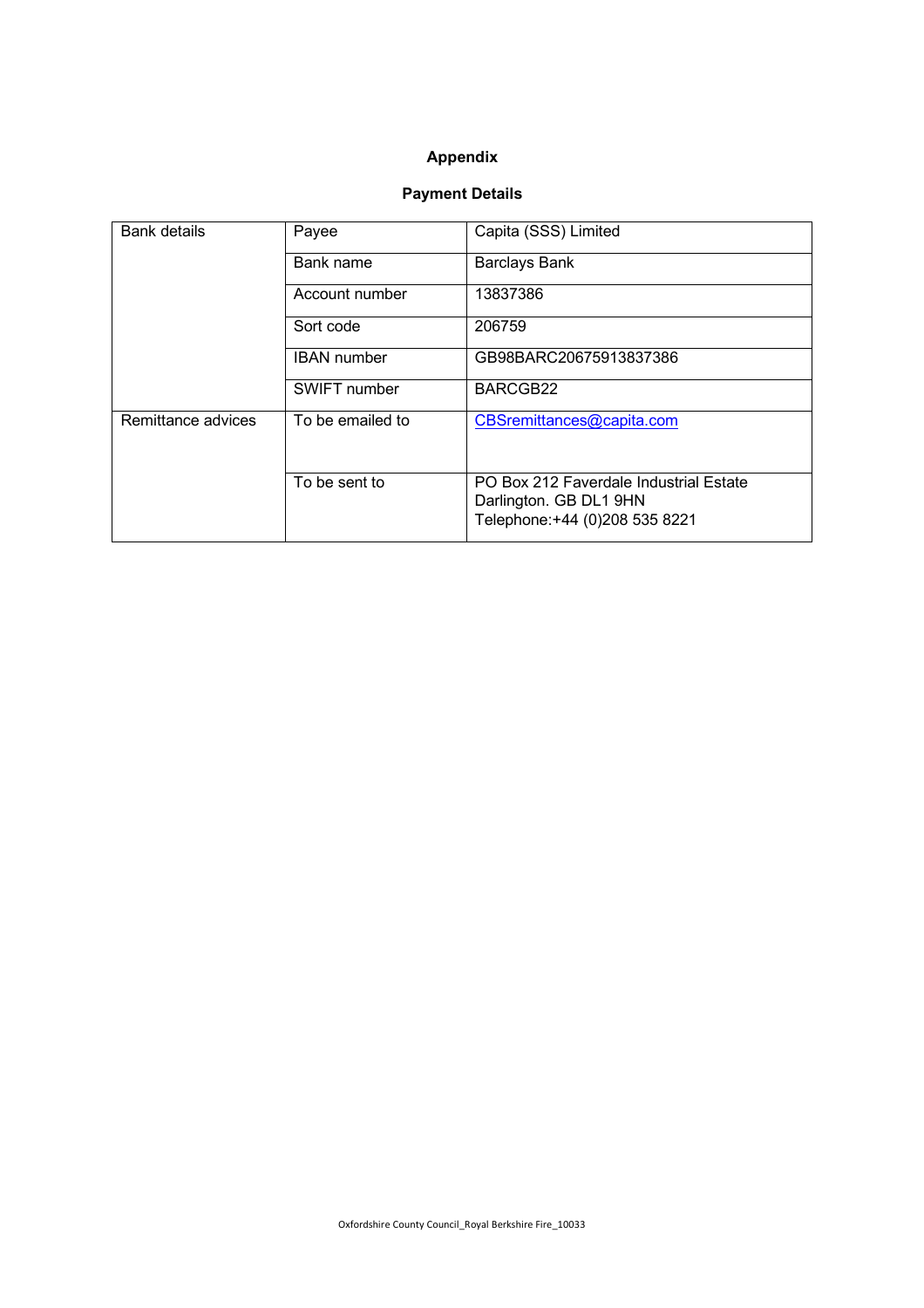

#### **THIS DEED OF NOVATION** is made on 2021

#### **BETWEEN**

- (1) **OXFORDSHIRE COUNTY COUNCIL** whose office is at County Hall, New Road, Oxford, OX1 1ND ("**Client A**");
- (2) **ROYAL BERKSHIRE FIRE AUTHORITY** whose office is at Thames Valley Fire Control Service, Newsham Court, Pincents Kiln, Calcott, Reading, Berkshire, RG31 7SD ("**Client B"** and together with Client A, the **"Clients**");
- (3) **CAPITA SECURE INFORMATION SOLUTIONS LIMITED** incorporated and registered in England and Wales with company number 01593831 whose registered office is at 65 Gresham Street, London, EC2V 7NQ (the "**Transferor**"); and
- (4) **CAPITA (SSS) LIMITED** incorporated and registered in England and Wales with company number 13052116 whose registered office is at 65 Gresham Street, London, EC2V 7NQ (the "**Transferee"**).

#### **RECITALS**

- (A) The Clients and the Transferor are party to a contract for the provision of a Mobilising System and Related Services for the Thames Valley Fire Control Service dated 21 January 2014 as may have been varied from time to time (the "**Contract**").
- (B) The Transferor and Transferee are parties to a business transfer agreement dated 30 September 2021 whereby the Transferor has agreed to transfer its Secure Solutions and Services business to the Transferee (the "**Business Transfer Agreement**") at a future date, which will be notified by e-mail to the Clients and the Transferee by the Transferor (the "**Effective Date**").
- (C) Notwithstanding that the Transferor is an original party to the Contract, due to the Business Transfer Agreement, the parties have agreed to novate the Transferor's rights, obligations and liabilities under the Contract to the Transferee on the terms of this Deed with effect from the Effective Date.
- (D) The Clients have further provided consent for a limited period to the proposed change of control of the Transferee as set out in this Deed.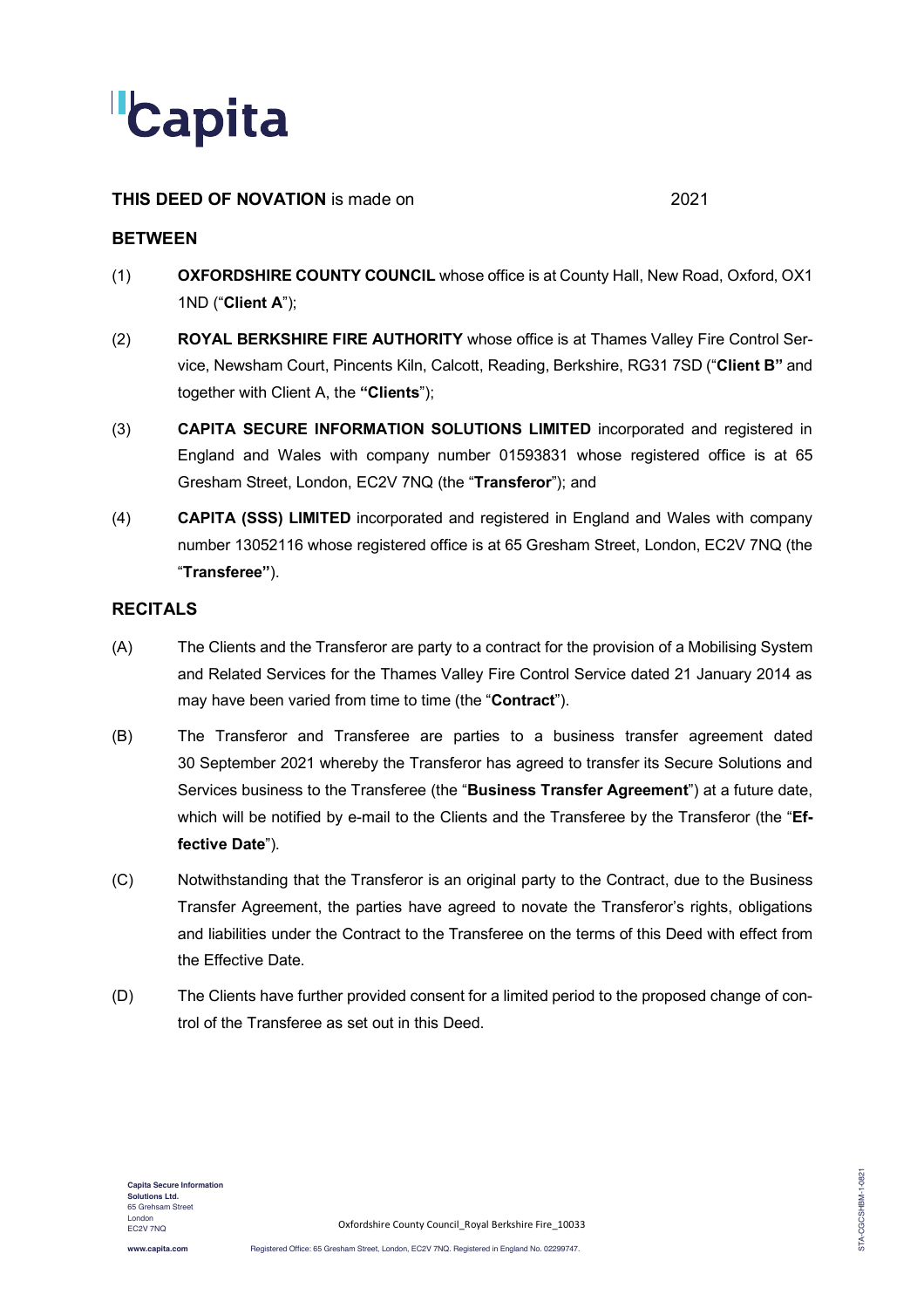#### **IT IS AGREED AS FOLLOWS**

#### **1 NOVATION**

- 1.1 With effect from the Effective Date:
	- 1.1.1 the Transferor transfers all its rights and obligations under the Contract to the Transferee;
	- 1.1.2 the Transferee shall enjoy all the rights and benefits of the Transferor under the Contract. The Transferee agrees to perform the Contract and be bound by its terms in every way as if it were the original party to it in place of the Transferor;
	- 1.1.3 the Clients agree to perform the Contract and be bound by its terms in every way as if the Transferee were the original party to it in place of the Transferor; and
	- 1.1.4 all references to the Transferor in the Contract shall be read and construed as references to the Transferee.
- 1.2 If there is a conflict between this Deed and the Contract, this Deed shall take precedence.

#### **2 RELEASE OF OBLIGATIONS AND LIABILITIES**

- 2.1 With effect from the Effective Date:
	- 2.1.1 the Clients and the Transferor release and discharge each other from all claims, obligations and demands whatsoever in respect of the Contract, whether arising before, on or after the Effective Date, and in each case whether known or unknown to the releasing party;
	- 2.1.2 each of the Clients and the Transferee shall have the right to enforce the Contract and pursue any claims and demands under the Contract against the other with respect to matters arising before, on or after the Effective Date as though the Transferee were the original party to the Contract instead of the Transferor; and
	- 2.1.3 each of the Clients and the Transferor agree to the ownership, right and interest of the Transferee in and to any unpaid billings, fees, reimbursable payable to or accrued by the Transferor in or under the terms of the Contract for the period prior to the Effective Date and the Clients agree to pay any such unpaid or accrued amounts to the Transferee.

#### **3 CONSENT TO CHANGE OF CONTROL**

- 3.1 In executing this Deed the Clients also provides the necessary consent to any subsequent change of control of the Transferee generated by the sale of the Transferee from Capita plc to NEC Software Solutions UK Limited within a period of 6 months from the Effective Date and confirms that it will not exercise and waives any right of termination under the Contract in relation to a change of control of the Transferee to NEC Software Solutions UK Limited within a period of 6 months from the Effective Date.
- 3.2 The parties agree that such consent and waiver shall satisfy: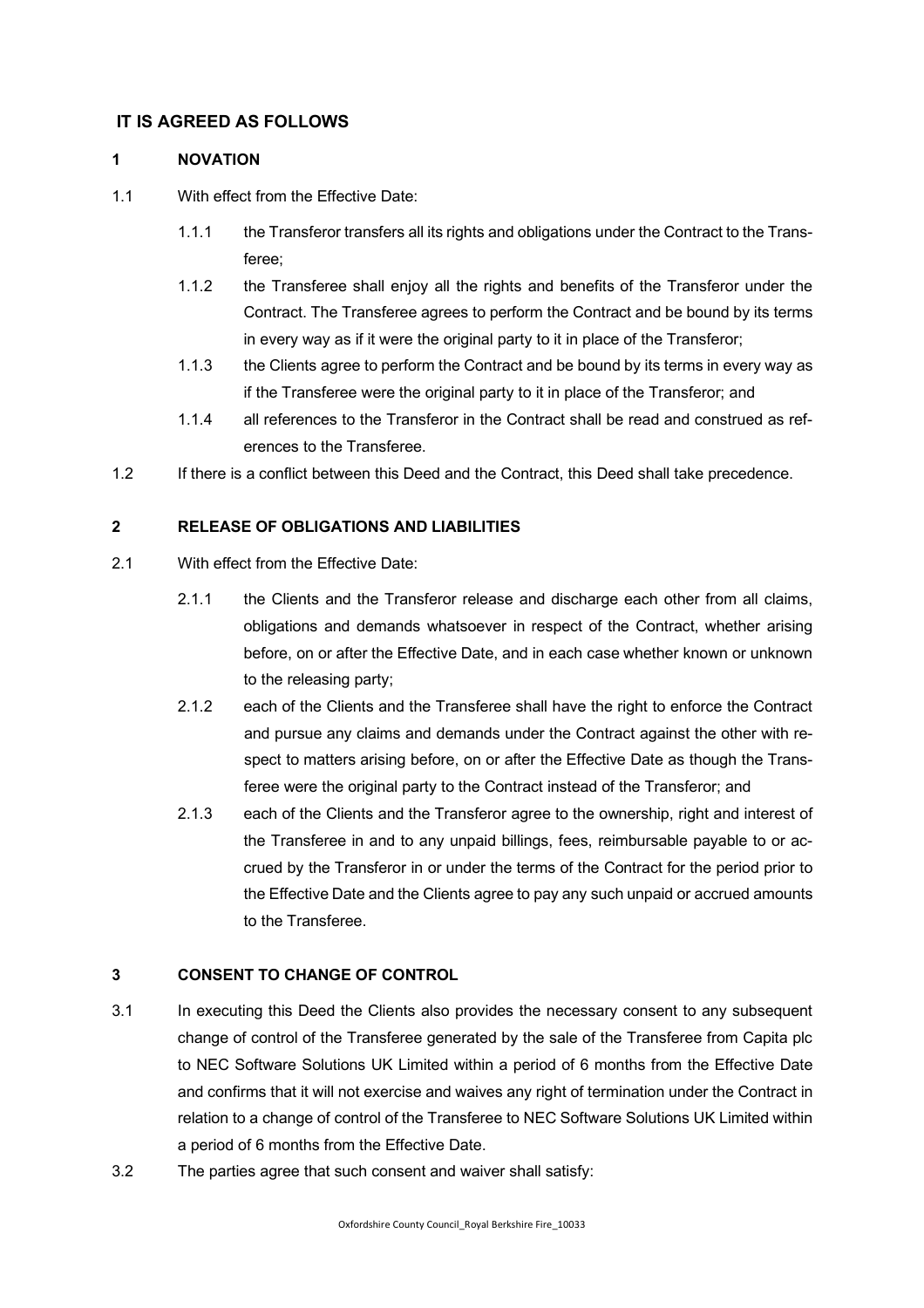# Capita

- 3.2.1 any requirements set out in the Contract on the Transferee or any other entity in the Capita group of companies to notify the Clients in relation to the proposed change of control of the Transferee as set out in Clause 3.1 above; and
- 3.2.2 any requirements set out in the Contract on the Clients to provide any further consent or waiver (written or otherwise) to the proposed change of control of the Transferee as set out in Clause 3.1 above.

#### **4 TERMINATION**

In the event that the Effective Date does not occur within 6 months of the date of this Deed it will automatically terminate and all obligations and rights of the Parties under this Deed of Novation shall lapse (except for Clauses 7 to 14 (inclusive)) and no party shall have any claim against another, save in respect of any prior breach of the underlying Contract.

#### **5 PERIOD FOR BRINGING CLAIMS CAUSED BY BREACH OF THE CONTRACT**

The period of time permitted for bringing a claim for breach of this Deed, where that breach is caused by a party's alleged failure to perform its duties and/or discharge its obligations under the Contract, shall be the same period of time permitted for bringing a claim solely for breach of the Contract in respect of such alleged failure.

#### **6 FURTHER ASSURANCES**

Each of the parties to this Deed agrees to perform (or procure the performance of) all further acts and things and execute and deliver (or procure the execution and delivery of) such further documents as may be required by law or as any party may reasonably require to effect the novation referred to in Clause 1, the release and discharge of the obligations referred to in Clause 2, and the consent to change of control referred to in Clause 3 to give any party the full benefit of this Deed.

#### **7 NOTICES**

7.1 Subject to Clause 7.3, any notice or other communication given under or in connection with this Deed will be in writing (which shall include email) in the English language and may be delivered by hand, first class post (or air mail if overseas) or e-mail and addressed to the recipient using the details below (and each party will promptly notify the other in writing of any change to its details for service):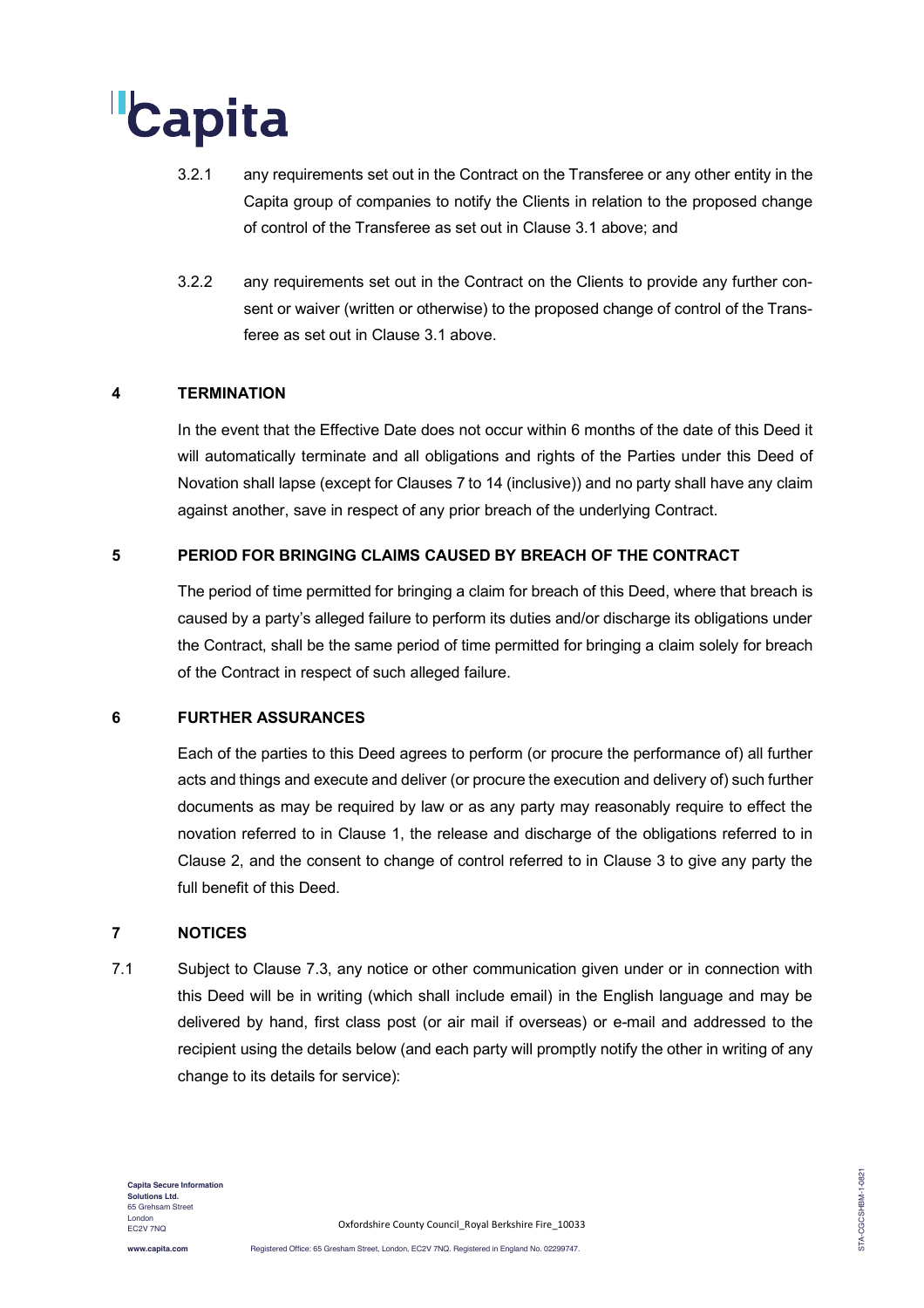#### **Client A**

For the attention of: Sarah Hayes Address: County Hall, New Road, Oxford, OX1 1ND Email: sarah.hayes@oxfordshire.gov.uk Copy to: N/A

#### **Client B**

For the attention of: Simon Harris Address: Thames Valley Fire Control Service, Newsham Court, Pincents Kiln, Calcott, Reading, Berkshire, RG31 7SD Email: HarrisS@tvfcs.org.uk Copy to: N/A

#### **Transferee**

For the attention of: Paul Eggleton Address: Methuen Park, Chippenham, SN14 0TW Email: SSS.Transfer@capita.com Copy to: richard.green2@capita.com

#### **Transferor**

For the attention of: James Cowan Address: 65 Gresham Street, London, England, EC2V 7NQ Email: SSS.Transfer@capita.com Copy to: sarah.millington@capita.com

- 7.2 Any such notice or communication given in accordance with Clause 7.1 will be deemed to have been served if delivered by:
	- 7.2.1 hand, at the time the demand, notice or communication is left at that party's proper address for service;
	- 7.2.2 prepaid first class post, on the second Business Day after posting it or in the case of airmail on the fifth Business Day after posting it; and
	- 7.2.3 email, at the time of transmission

provided that if a notice or communication is deemed to be served before 9.00am on a Business Day it will be deemed to be served at 9.00am on that Business Day and if it is deemed to be served on a day which is not a Business Day or after 5.00pm on a Business Day it will be deemed to be served at 9.00am on the immediately following Business Day.

- 7.3 To prove service of a notice or communication it will be sufficient to prove that the provisions of Clause 7 were complied with.
- 7.4 This Clause 7 will not apply to the service of any proceedings or other documents in a legal action to which the Civil Procedure Rules apply.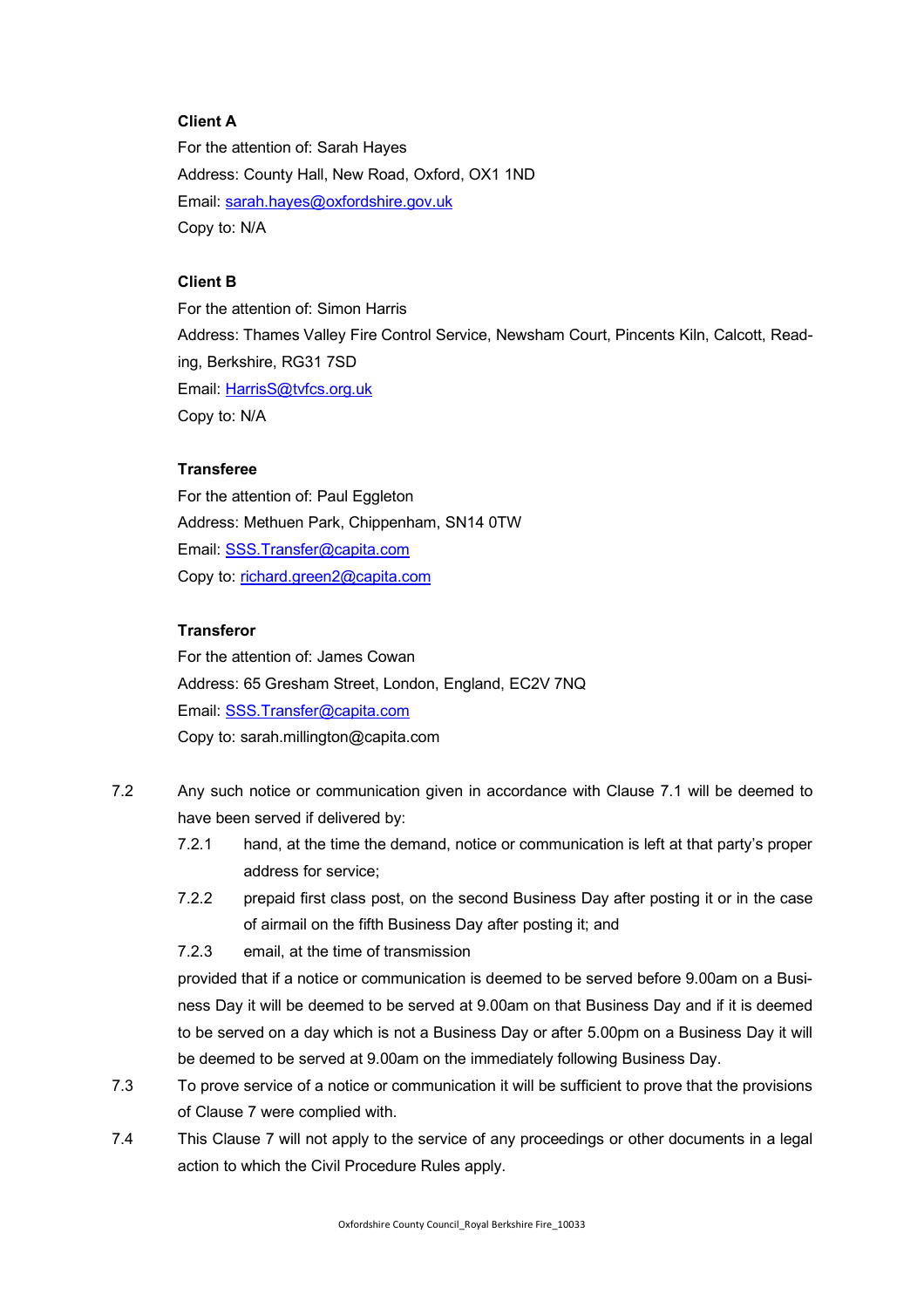# Capita

7.5 For the purposes of this Clause 7, "Business Day" shall mean any day (other than a Saturday or Sunday) on which banks are open in London for normal banking business.

#### **8 INVALIDITY**

If any provision in this Deed shall be held to be illegal, invalid or unenforceable, in whole or in part, such provision or part shall to that extent be deemed not to form part of this Deed but the legality, validity or enforceability of the remainder of this Deed shall not be affected.

#### **9 COUNTERPARTS**

This Deed may be executed in any number of counterparts, each of which when executed and delivered shall constitute a duplicate original, but all the counterparts shall together constitute the one deed.

#### **10 VARIATION**

No variation of this Deed shall be effective unless it is in writing and signed by the parties, or their authorised representatives.

#### **11 ASSIGNMENT**

Neither party shall assign any of its rights and/or obligations under this Deed without the prior written consent of the other party.

#### **12 THIRD PARTY RIGHTS**

The parties do not intend that any term of this Deed of Novation will be enforceable under the Contracts (Rights of Third Parties) Act 1999 by any person.

#### **13 GOVERNING LAW**

This Deed and any dispute or claim (including non-contractual disputes or claims) arising out of or in connection with it or its subject matter or formation shall be governed by and construed in accordance with the law of England and Wales.

#### **14 JURISDICTION**

Each party irrevocably agrees that the courts of England and Wales shall have exclusive jurisdiction to settle any dispute or claim (including non-contractual disputes or claims) arising out of or in connection with this Deed or its subject matter or formation.

This document has been entered into as a deed and is delivered and takes effect on the day and the year first stated above.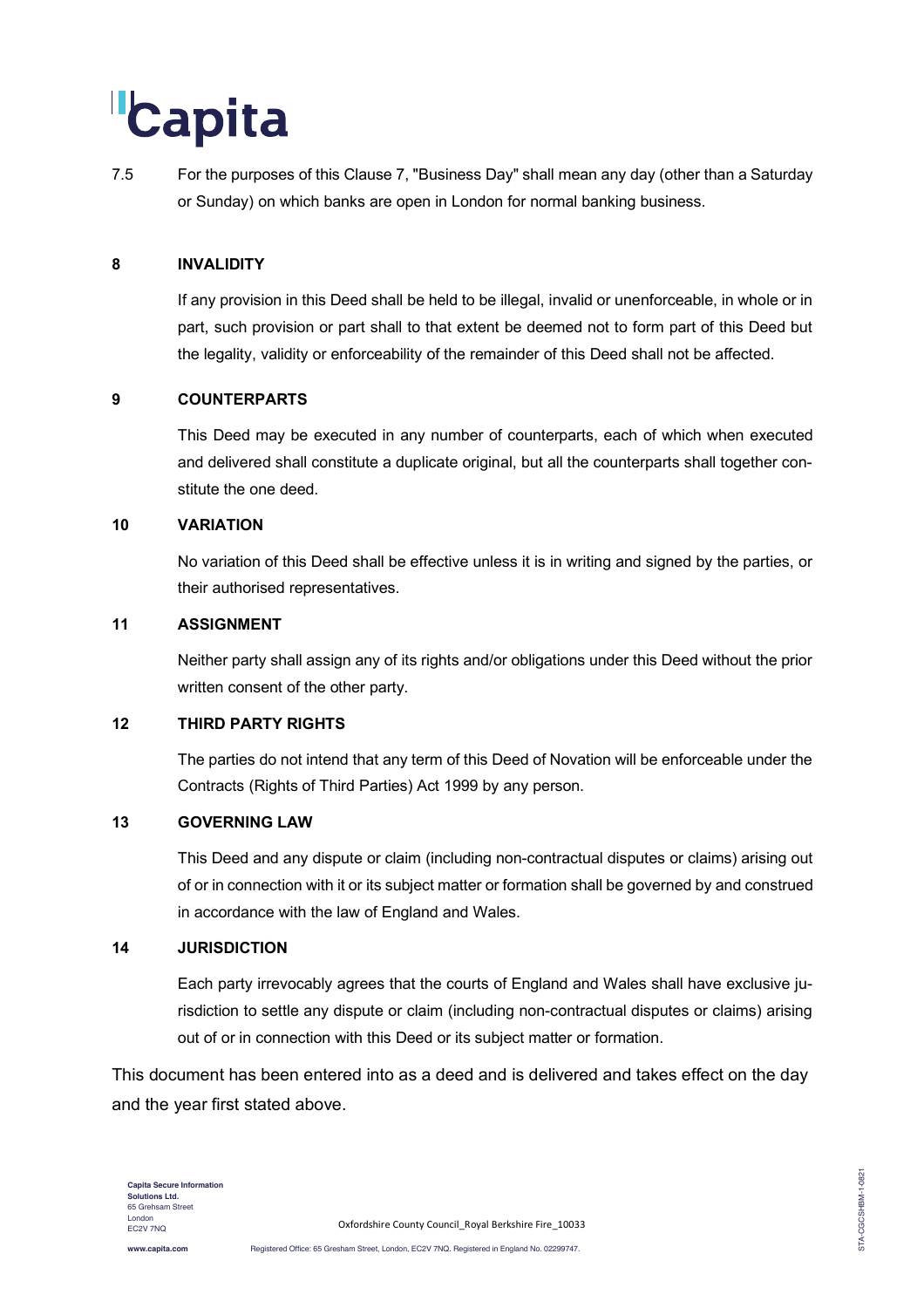#### Executed as a **DEED** by **OXFORDSHIRE COUNTY COUNCIL**

acting by two directors or a director and a secretary:

.................................................

**Director** 

.................................................

Director / Secretary

#### Executed as a **DEED** by **ROYAL BERKSHIRE FIRE AUTHORITY**

acting by two directors or a director and a secretary:

**Director** 

.................................................

Director / Secretary

#### Executed as a **DEED** by **CAPITA SECURE INFORMATION SOLUTIONS LIMITED**

acting by two directors or a director and a secretary:

**Director** 

.................................................

.................................................

**Secretary**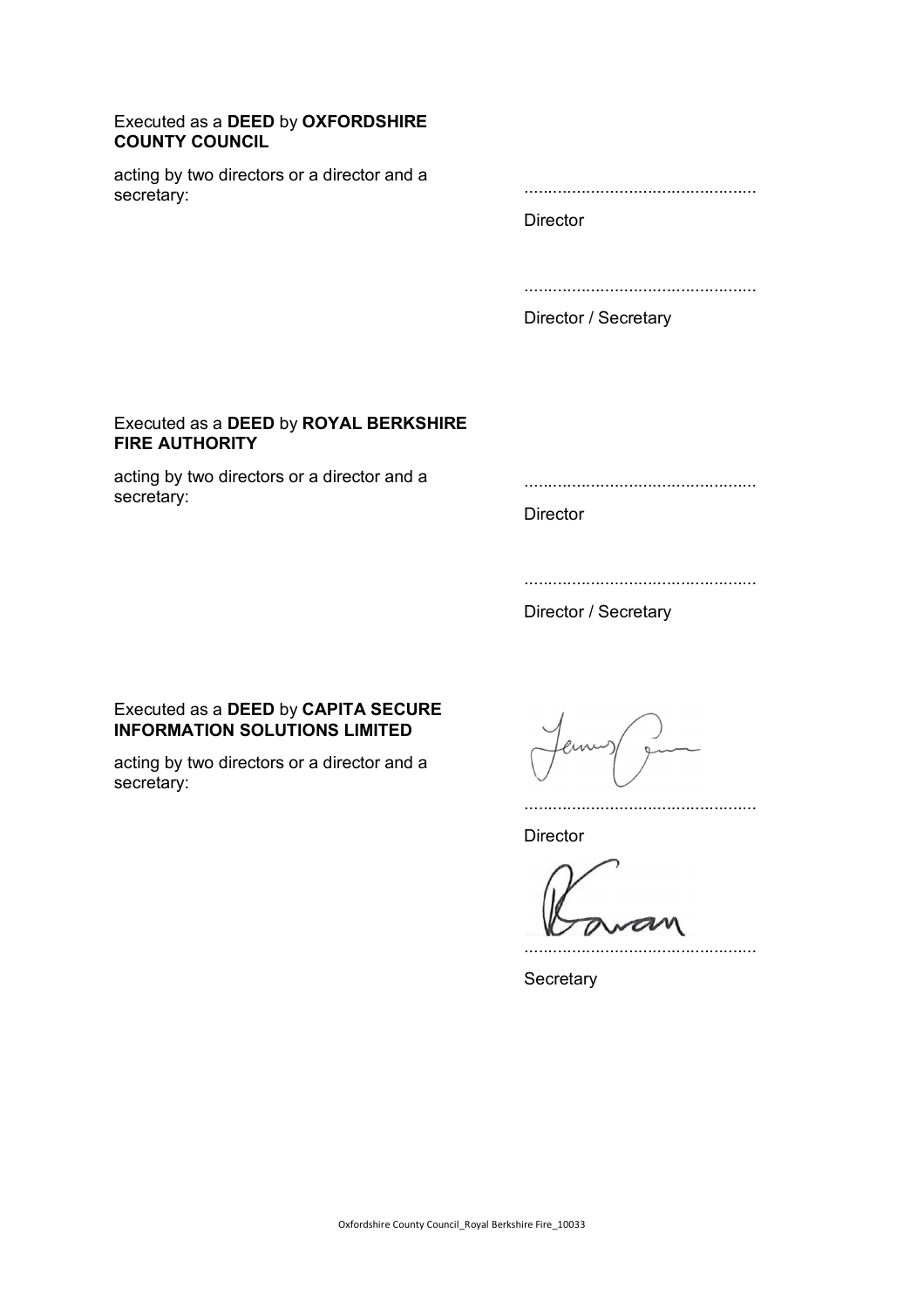

Executed as a **DEED** by **CAPITA (SSS) LIMITED**

acting by two directors or a director and a secretary:

 $600$ 

**Director** 

an

.................................................

.................................................

**Secretary** 

**Capita Secure Information<br><b>Solutions Ltd.**<br>65 Grehsam Street<br>London EC2V 7NQ

Oxfordshire County Council\_Royal Berkshire Fire\_10033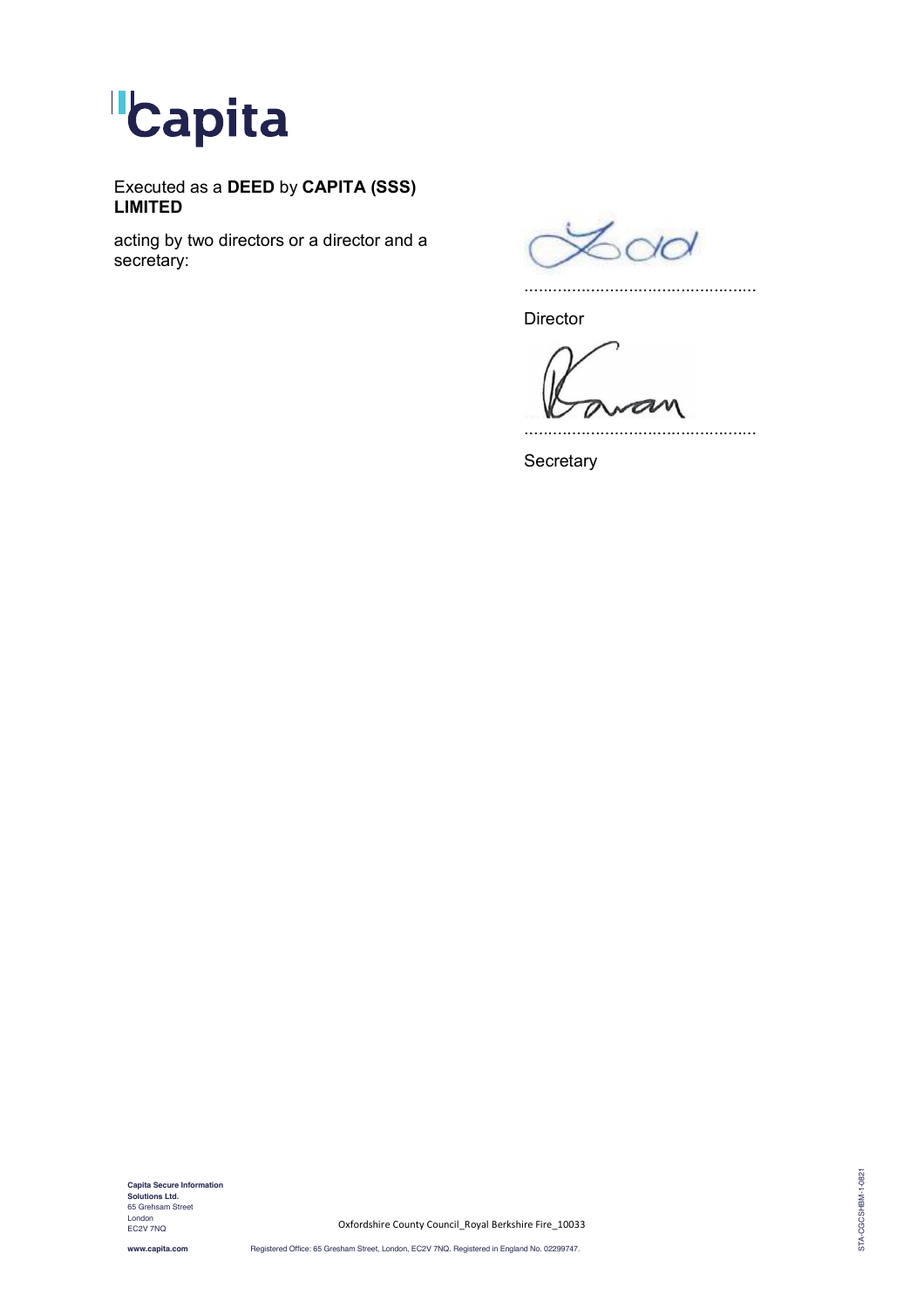Item 7 - Appendix 1(b)



(Sent by post and email)

FAO: Simon Harris Royal Berkshire Fire Authority Pincents Kiln Industrial Park, Newsham Court, Calcot, Reading RG31 7SD

FAO: Simon Harris

12th October 2021

Dear Sirs,

#### **Transfer of the Secure Solutions and Services ("SSS") business to Capita (SSS) Limited ("Capita SSS") and subsequent sale of Capita SSS**

#### **1. Capita plc restructure**

As you are already aware, Capita plc has recently conducted an extensive review of its portfolio with a view to consolidating its activities into consulting, transformation and digital services. As a result of this, we are proposing to restructure some areas of our business. A number of businesses within the Capita family are being affected by the restructure. The Secure Solutions and Services business ("**SSS**") that currently provides services to your organisation has been identified as one such business.

The SSS business currently sits in Capita Secure Information Solutions Limited ("**CSIS**") which is a wholly owned subsidiary of Capita plc. CSIS also houses other Capita businesses. As part of the restructure, we are intending to transfer the entire SSS business to a new company within the Capita group which has been set up for this purpose. This company is called Capita (SSS) Limited (Company Number: 13052116) ("**Capita SSS**"). At this point we do not have a precise date for the proposed transfer.

The transfer of the SSS business to Capita SSS would, in order to be fully effective, involve all customer contracts, supplier contracts, licences and employees transferring to Capita SSS. The contract between your organisation and Capita Business Services Limited for the provision of DS3000 support and maintenance dated 27th April 2021 (the "Call-off **Agreement**"), which was awarded pursuant to the framework agreement between KCS Professional Services and Capita Business Services Ltd for the provision of KCS Framework Y16018 (the "**Framework Agreement**"), is one such customer contract that would transfer for that purpose. At the point of transfer the Framework Agreement would remain with Capita and all Capita's rights under your Call-off Agreement would transfer to Capita SSS, and Capita SSS would become responsible for all of the obligations and liabilities under your Call-off Agreement as though it had always been a party to the Call-off Agreement. As under the proposal all supplier contracts, resources and employees transfer to Capita SSS at the same point, your organisation would experience no break in service continuity whatsoever.

#### **2. Proposed share sale of Capita SSS**

Against the backdrop of our restructure (as outlined above), we also wanted to inform you that NEC Software Solutions UK Limited has been identified as a potential purchaser of Capita SSS. Capita plc has therefore entered into negotiations with NEC Software Solutions UK Limited in relation to the purchase of Capita SSS.

It goes without saying that Capita plc want to protect the interests of its employees and, importantly, its customers and suppliers.

**Capita Business Services Ltd.** 65 Grehsam Street London EC2V 7NQ

STA-CGCSHBM-2-0821

STA-CGCSHBM-2-0821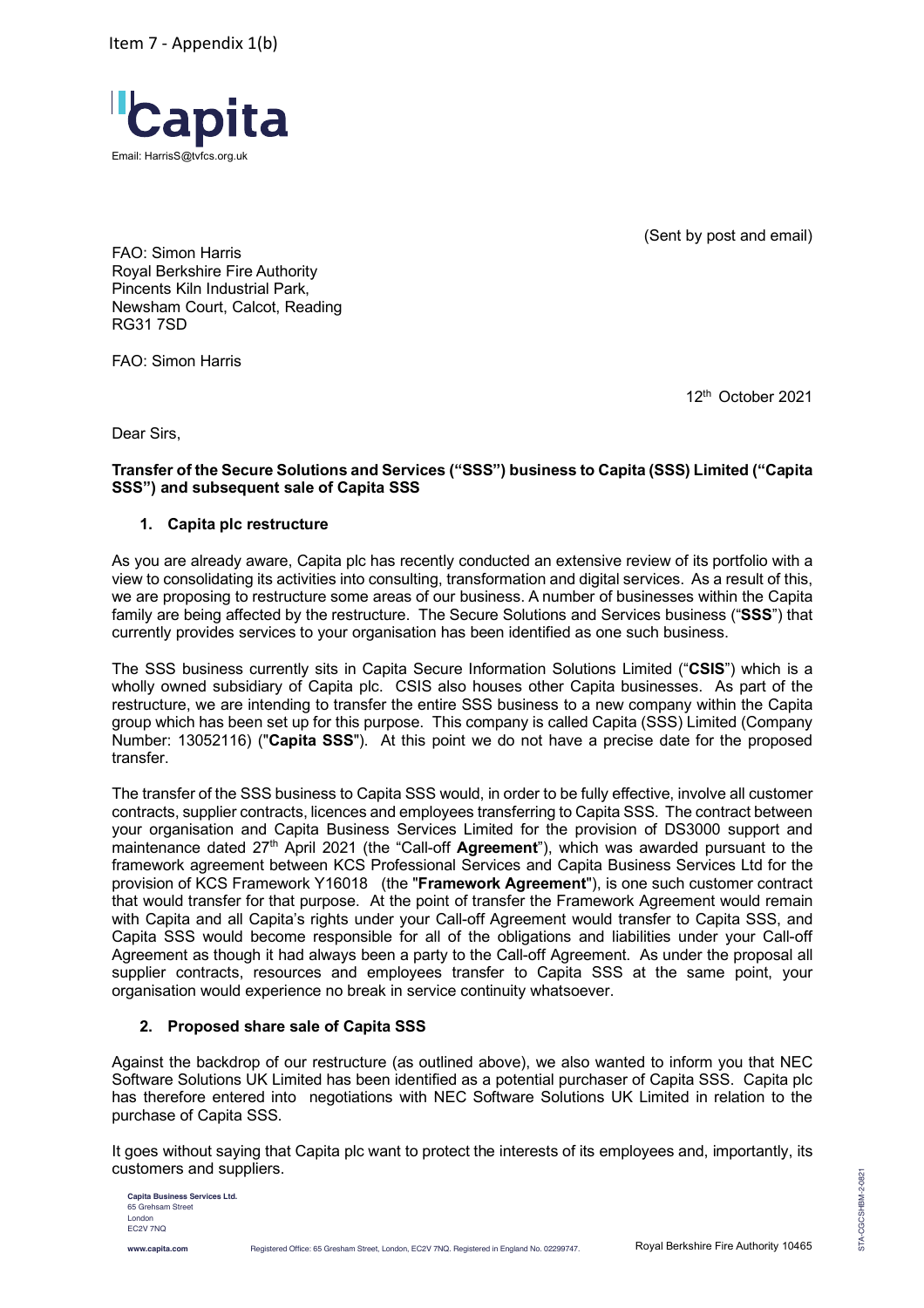Following extensive considerations and due diligence, we are confident that NEC Software Solutions UK Limited is ideally placed to take Capita SSS forward during 2021 and beyond.

#### **3. Next steps**

We are therefore writing to you as one of the customers of SSS (and in similar terms to other customers) to ask for your co-operation in transferring the Call-off Agreement. For that purpose we have enclosed with this letter a formal Deed of Novation and Consent. This document serves two purposes:

- 1. Firstly, it sets out the basis on which your Call-off Agreement will be novated from Capita Business Services Limited to Capita SSS, and provides you with comfort that your rights and obligations under your Call-off Agreement remain unchanged following the transfer. The actual date of the business transfer (which will also be the "effective date" of the novation) will be notified to you separately in writing once known;
- 2. Secondly, it provides your consent to the subsequent sale of Capita SSS to NEC Software Solutions UK Limited and confirmation that you would not as a result wish to exercise any right of termination that you may have under the Call-off Agreement in relation to changes in control of the contractor. This consent will remain in place for 6 months from the novation of the contract to Capita SSS, and applies only to a sale NEC Software Solutions UK Limited.

Please note that no other changes to your Call-off Agreement are anticipated by this Deed of Novation and Consent. Following signature it will continue in all other respects as currently drafted.

In anticipation of your agreement, this Deed of Novation and Consent has already been executed by both Capita Business Services Limited (as the outgoing supplier) and Capita SSS (as the new supplier). Assuming that you are comfortable we would ask that you arrange signature on behalf of your organisation and return the document to us as soon as possible. This could be by hard copy (addressed to Capita SSS at Methuen Park, Bath Rd, Corsham, Chippenham SN14 0TW) or by email to SSS.Transfer@capita.com.

We are mindful that the Framework Agreement and Call-off Agreement may have beenoriginally awarded to CSIS following a public procurement exercise conducted in accordance with the Public Contracts Regulations ("**PCR 2015**") or equivalent Regulation in force at the time. We fully appreciate that as a contracting authority required to comply with PCR 2015, you will need to be confident that the corporate restructuring (to transfer the SSS business to Capita SSS) and any subsequent share sale of Capita SSS to NEC Software Solutions UK Limited will not undermine your ongoing compliance obligations. For the reasons outlined above, we are confident that notwithstanding the restructure and any subsequent share sale to NEC Software Solutions UK Limited, at all times Capita SSS will have the same technical ability and financial standing required to continue supplying the high quality services you are used to receiving from Capita Business Services Limited. Should you require any further information in relation to the proposed corporate restructuring and/or proposed share sale in the context of procurement law (or other) considerations, then please do not hesitate to contact us as we would be pleased to assist and provide any evidence that may be required.

Once you have received notification that the business transfer has taken place, all payments relating to your Call-off Agreement should be made to Capita SSS. We would therefore ask that you make the necessary internal arrangements to set Capita SSS up on your system as a supplier now. Payment details for Capita SSS are set out in full in the Appendix to this letter. If you currently pay by Direct Debit, Capita SSS will be in touch separately regarding the transfer of your Direct Debit mandate.

Your key contact, their telephone number and email address remain the same. However, we request that any future correspondence and notices relating to your Call-off Agreement are sent to Capita SSS at Methuen Park, Bath Rd, Corsham, Chippenham SN14 0TW marked for the attention of your key contact. All correspondence and notices in relation to the transfer of SSS should be sent by email to SSS.Transfer@capita.com.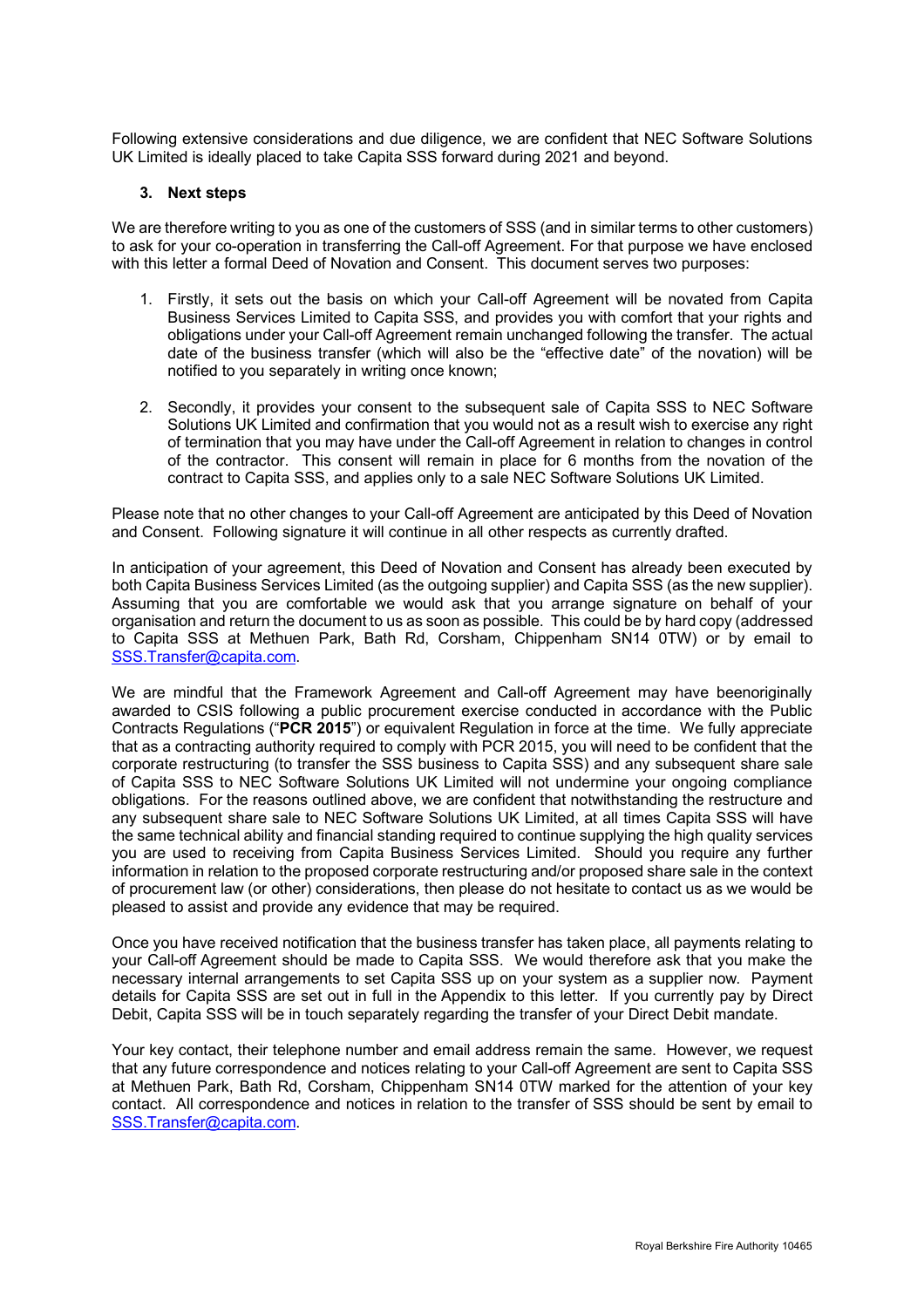

We will of course keep you updated on the progress of the sale. Should you have any questions or concerns at this point please do not hesitate to get in touch with me.

This letter and any dispute or claim (including non-contractual disputes or claims) arising out of or in connection with it or its subject matter or formation shall be governed by and construed in accordance with the law of England and Wales.

Yours faithfully

f. 6L

**Paul Eggleton Managing Director – Secure Solutions and Services**

STA-CGCSHBM-2-0821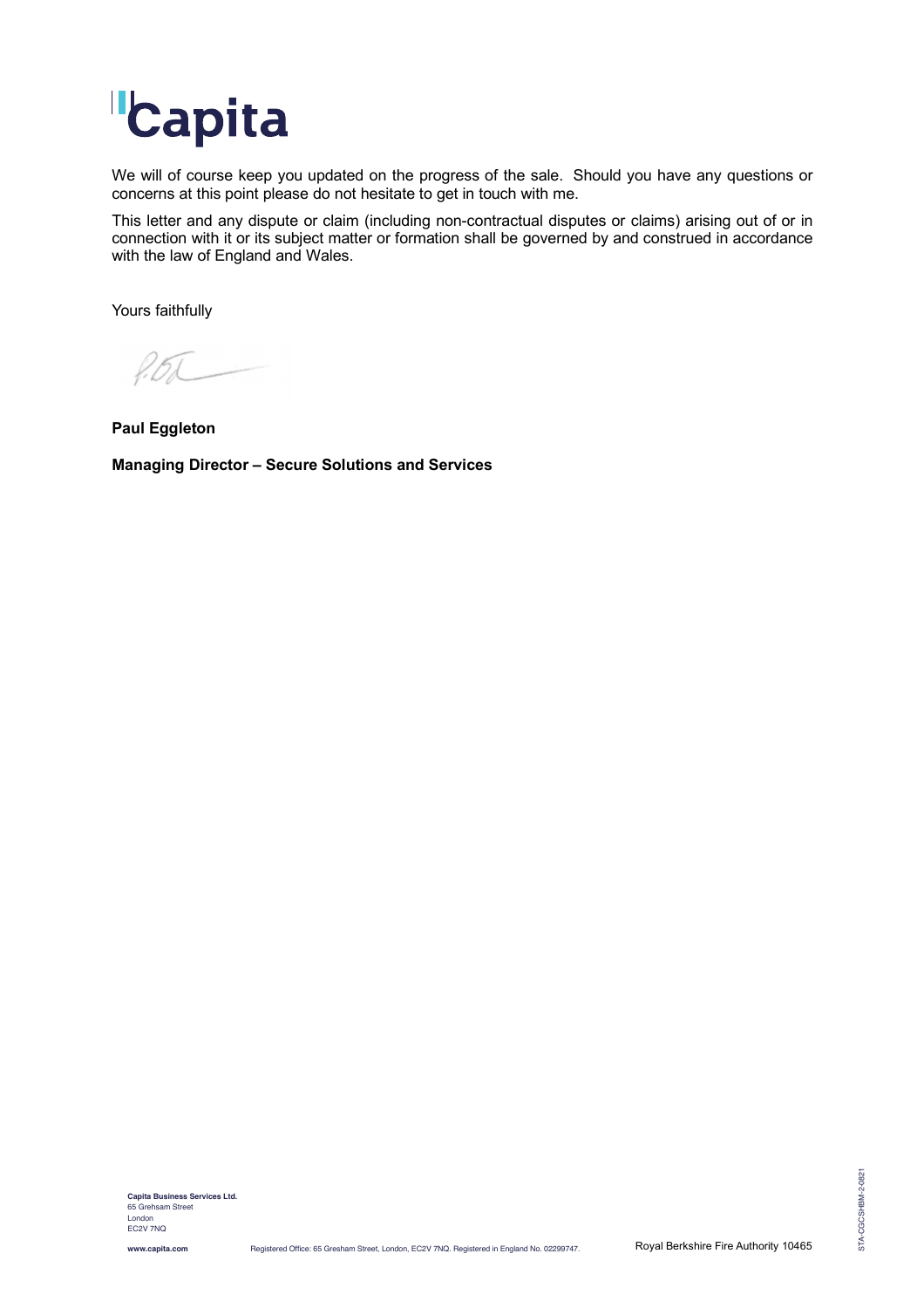#### **Appendix**

### **Payment Details**

| <b>Bank details</b> | Payee              | Capita (SSS) Limited                                                                               |  |  |  |  |  |  |  |  |
|---------------------|--------------------|----------------------------------------------------------------------------------------------------|--|--|--|--|--|--|--|--|
|                     | Bank name          | <b>Barclays Bank</b>                                                                               |  |  |  |  |  |  |  |  |
|                     | Account number     | 13837386                                                                                           |  |  |  |  |  |  |  |  |
|                     | Sort code          | 206759                                                                                             |  |  |  |  |  |  |  |  |
|                     | <b>IBAN</b> number | GB98BARC20675913837386                                                                             |  |  |  |  |  |  |  |  |
|                     | SWIFT number       | BARCGB22                                                                                           |  |  |  |  |  |  |  |  |
| Remittance advices  | To be emailed to   | CBSremittances@capita.com                                                                          |  |  |  |  |  |  |  |  |
|                     | To be sent to      | PO Box 212 Faverdale Industrial Estate<br>Darlington. GB DL1 9HN<br>Telephone: +44 (0)208 535 8221 |  |  |  |  |  |  |  |  |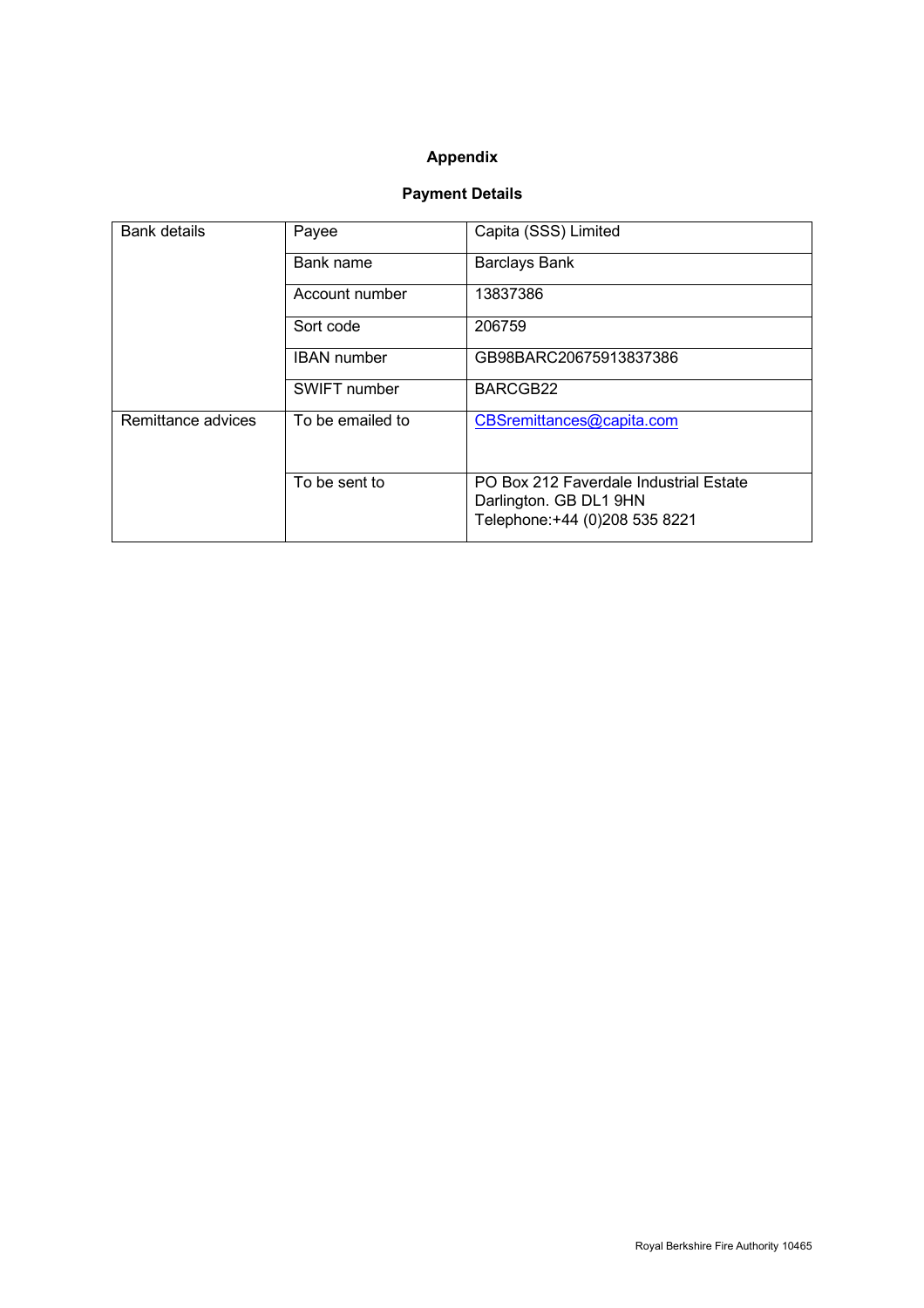

#### **THIS DEED OF NOVATION** is made on 2021

#### **BETWEEN**

- **(1) ROYAL BERKSHIRE FIRE AUTHORITY** of Pincents Kiln Industrial Park, Newsham Court, Calcot, Reading, RG31 7SD (the "**Client**");
- (2) **CAPITA BUSINESS SERVICES LIMITED** incorporated and registered in England and Wales with company number 02299747 whose registered office is at 65 Gresham Street, London, EC2V 7NQ (the "**Transferor**"); and
- (3) **CAPITA (SSS) LIMITED** incorporated and registered in England and Wales with company number 13052116 whose registered office is at 65 Gresham Street, London, EC2V 7NQ (the "**Transferee**").

#### **RECITALS**

- (A) The Client and the Transferor are party to an agreement for the provision of DS3000 support and maintenance dated 27th April 2021 which was awarded pursuant to KCS Framework Y16018 as may have been varied from time to time (the "**Contract**").
- (B) The Transferor and Transferee are parties to a business transfer agreement dated  $30<sup>th</sup>$  September 2021 whereby the Transferor has agreed to transfer its Secure Solutions and Services business to the Transferee (the "**Business Transfer Agreement**") at a future date, which will be notified by e-mail to the Client and the Transferee by the Transferor (the "**Effective Date**").
- (C) Notwithstanding that the Transferor is an original party to the Contract, due to the Business Transfer Agreement, the parties have agreed to novate the Transferor's rights, obligations and liabilities under the Contract to the Transferee on the terms of this Deed with effect from the Effective Date.
- (D) The Client has further provided consent for a limited period to the proposed change of control of the Transferee as set out in this Deed.

#### **IT IS AGREED AS FOLLOWS**

#### **1 NOVATION**

- 1.1 With effect from the Effective Date:
	- 1.1.1 the Transferor transfers all its rights and obligations under the Contract to the Transferee;
	- 1.1.2 the Transferee shall enjoy all the rights and benefits of the Transferor under the Contract. The Transferee agrees to perform the Contract and be bound by its terms in every way as if it were the original party to it in place of the Transferor;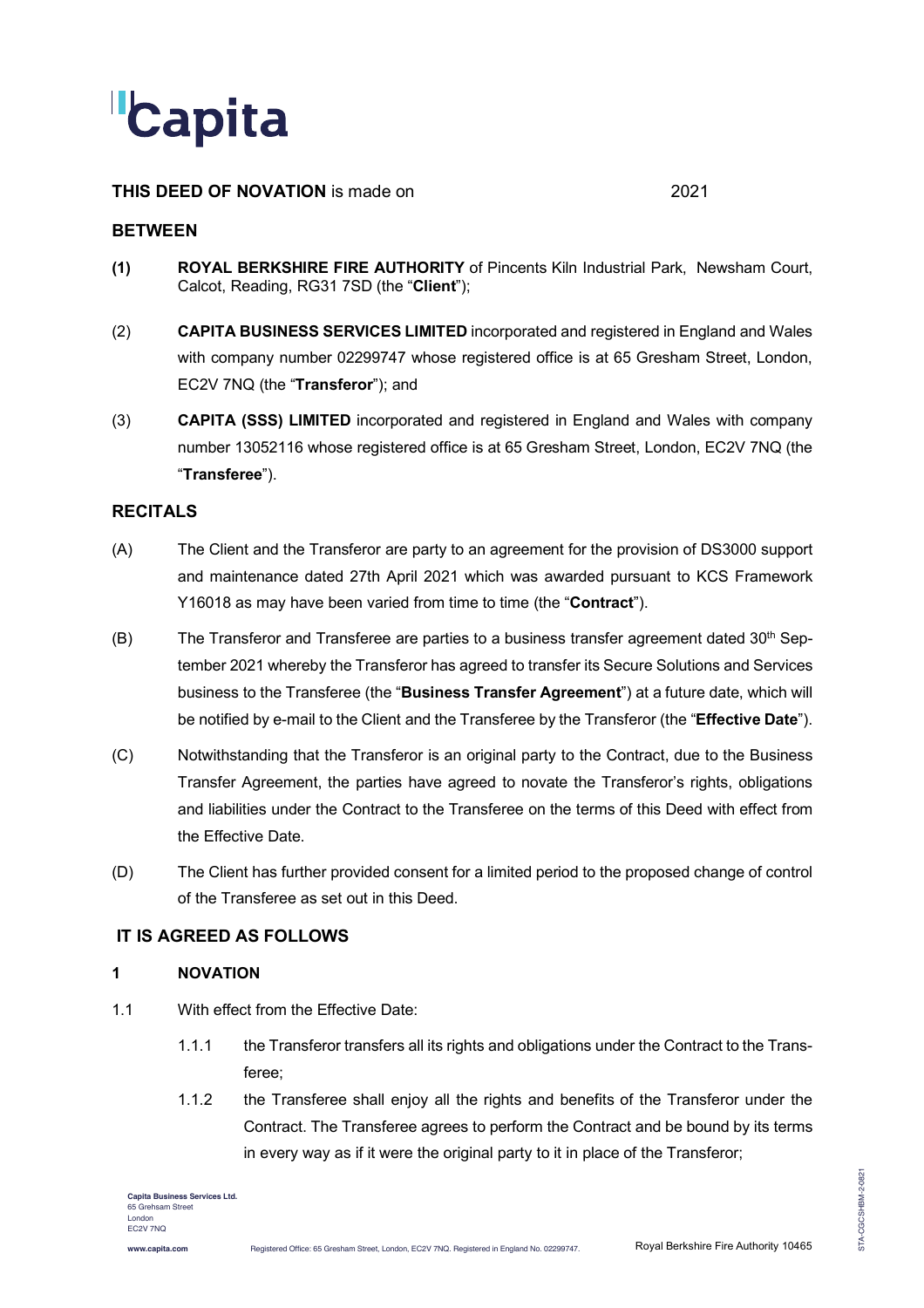- 1.1.3 the Client agrees to perform the Contract and be bound by its terms in every way as if the Transferee were the original party to it in place of the Transferor; and
- 1.1.4 all references to the Transferor in the Contract shall be read and construed as references to the Transferee.
- 1.2 If there is a conflict between this Deed and the Contract, this Deed shall take precedence.

#### **2 RELEASE OF OBLIGATIONS AND LIABILITIES**

- 2.1 With effect from the Effective Date:
	- 2.1.1 the Client and the Transferor release and discharge each other from all claims, obligations and demands whatsoever in respect of the Contract, whether arising before, on or after the Effective Date, and in each case whether known or unknown to the releasing party;
	- 2.1.2 each of the Client and the Transferee shall have the right to enforce the Contract and pursue any claims and demands under the Contract against the other with respect to matters arising before, on or after the Effective Date as though the Transferee were the original party to the Contract instead of the Transferor; and
	- 2.1.3 each of the Client and the Transferor agree to the ownership, right and interest of the Transferee in and to any unpaid billings, fees, reimbursable payable to or accrued by the Transferor in or under the terms of the Contract for the period prior to the Effective Date and the Client agrees to pay any such unpaid or accrued amounts to the Transferee.

#### **3 CONSENT TO CHANGE OF CONTROL**

- 3.1 In executing this Deed the Client also provides the necessary consent to any subsequent change of control of the Transferee generated by the sale of the Transferee from Capita plc to NEC Software Solutions UK Limited within a period of 6 months from the Effective Date and confirms that it will not exercise and waives any right of termination under the Contract in relation to a change of control of the Transferee to NEC Software Solutions UK Limited within a period of 6 months from the Effective Date.
- 3.2 The parties agree that such consent and waiver shall satisfy:
	- 3.2.1 any requirements set out in the Contract on the Transferee or any other entity in the Capita group of companies to notify the Client in relation to the proposed change of control of the Transferee as set out in Clause 3.1 above; and
	- 3.2.2 any requirements set out in the Contract on the Client to provide any further consent or waiver (written or otherwise) to the proposed change of control of the Transferee as set out in Clause 3.1 above.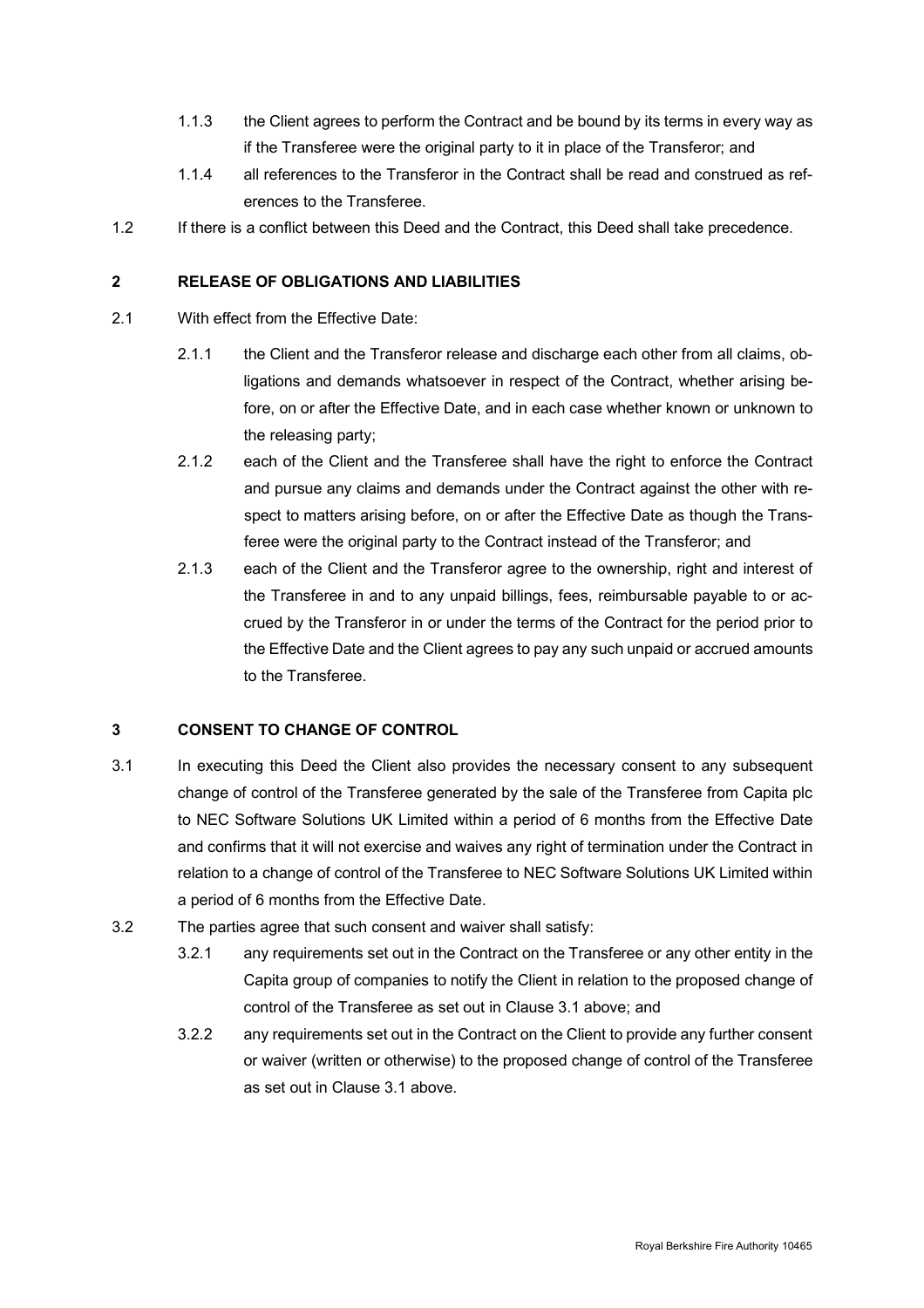# Capita

#### **4 TERMINATION**

In the event that the Effective Date does not occur within 6 months of the date of this Deed it will automatically terminate and all obligations and rights of the Parties under this Deed of Novation shall lapse (except for Clauses 7 to 14 (inclusive)) and no party shall have any claim against another, save in respect of any prior breach of the underlying Contract.

#### **5 PERIOD FOR BRINGING CLAIMS CAUSED BY BREACH OF THE CONTRACT**

The period of time permitted for bringing a claim for breach of this Deed, where that breach is caused by a party's alleged failure to perform its duties and/or discharge its obligations under the Contract, shall be the same period of time permitted for bringing a claim solely for breach of the Contract in respect of such alleged failure.

#### **6 FURTHER ASSURANCES**

Each of the parties to this Deed agrees to perform (or procure the performance of) all further acts and things and execute and deliver (or procure the execution and delivery of) such further documents as may be required by law or as any party may reasonably require to effect the novation referred to in Clause 1, the release and discharge of the obligations referred to in Clause 2, and the consent to change of control referred to in Clause 3 to give any party the full benefit of this Deed.

#### **7 NOTICES**

7.1 Subject to Clause 7.3, any notice or other communication given under or in connection with this Deed will be in writing (which shall include email) in the English language and may be delivered by hand, first class post (or air mail if overseas) or e-mail and addressed to the recipient using the details below (and each party will promptly notify the other in writing of any change to its details for service):

#### **Client**

For the attention of: Simon Harris Address: Royal Berkshire Fire Authority, Pincents Kiln Industrial Park, Newsham Court, Calcot, Reading, RG31 7SD Email: HarrisS@tvfcs.org.uk Copy to: N/A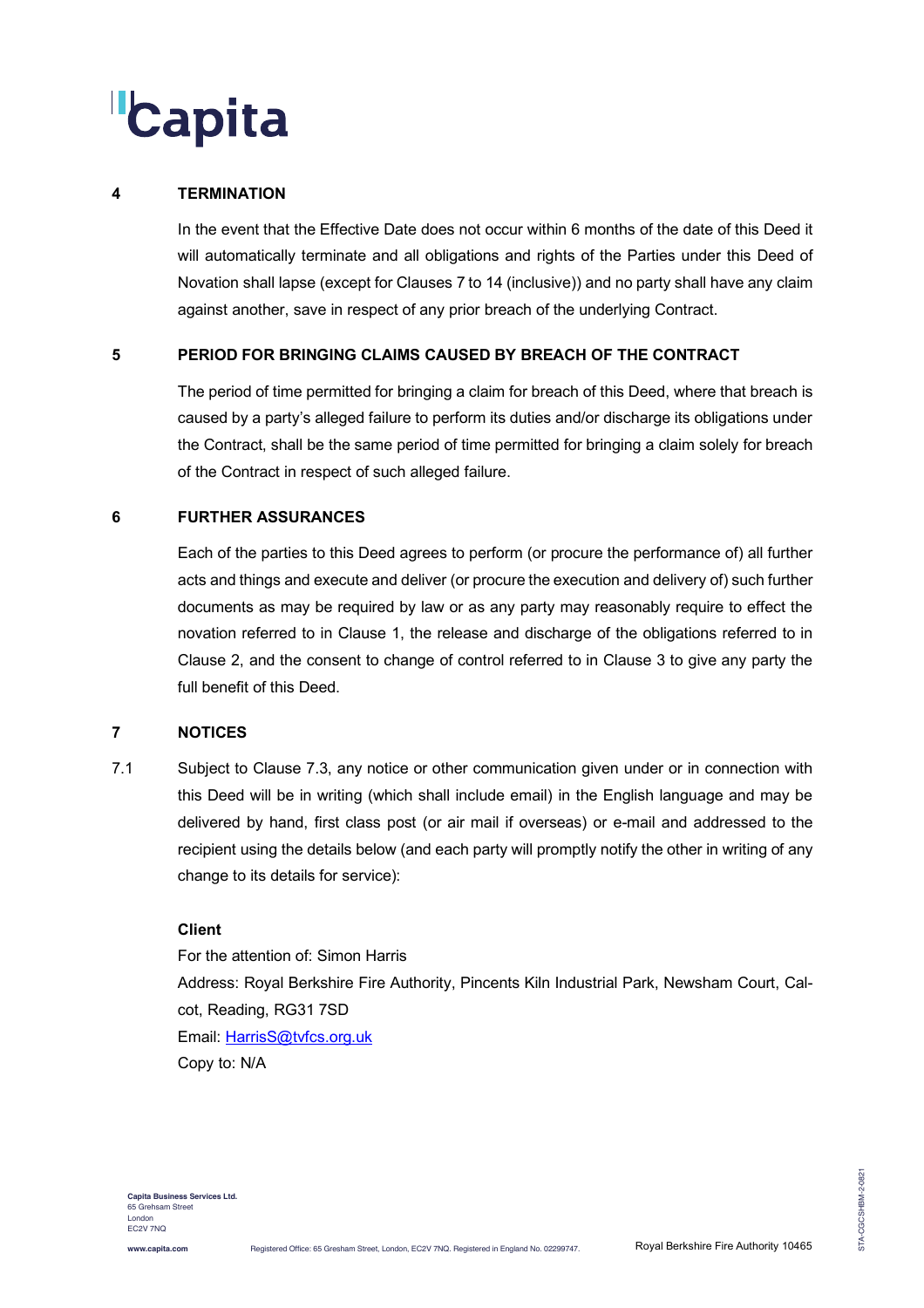#### **Transferee**

For the attention of: Paul Eggleton Address: 65 Gresham Street, London, England, EC2V 7NQ Email: SSS.Transfer@capita.com Copy to: richard.green2@capita.com

#### **Transferor**

For the attention of: James Cowan Address: 65 Gresham Street, London, England, EC2V 7NQ Email: SSS.Transfer@capita.com Copy to: sarah.millington@capita.com

- 7.2 Any such notice or communication given in accordance with Clause 7.1 will be deemed to have been served if delivered by:
	- 7.2.1 hand, at the time the demand, notice or communication is left at that party's proper address for service;
	- 7.2.2 prepaid first class post, on the second Business Day after posting it or in the case of airmail on the fifth Business Day after posting it; and
	- 7.2.3 email, at the time of transmission

provided that if a notice or communication is deemed to be served before 9.00am on a Business Day it will be deemed to be served at 9.00am on that Business Day and if it is deemed to be served on a day which is not a Business Day or after 5.00pm on a Business Day it will be deemed to be served at 9.00am on the immediately following Business Day.

- 7.3 To prove service of a notice or communication it will be sufficient to prove that the provisions of Clause 7 were complied with.
- 7.4 This Clause 7 will not apply to the service of any proceedings or other documents in a legal action to which the Civil Procedure Rules apply.
- 7.5 For the purposes of this Clause 7, "Business Day" shall mean any day (other than a Saturday or Sunday) on which banks are open in London for normal banking business.

#### **8 INVALIDITY**

If any provision in this Deed shall be held to be illegal, invalid or unenforceable, in whole or in part, such provision or part shall to that extent be deemed not to form part of this Deed but the legality, validity or enforceability of the remainder of this Deed shall not be affected.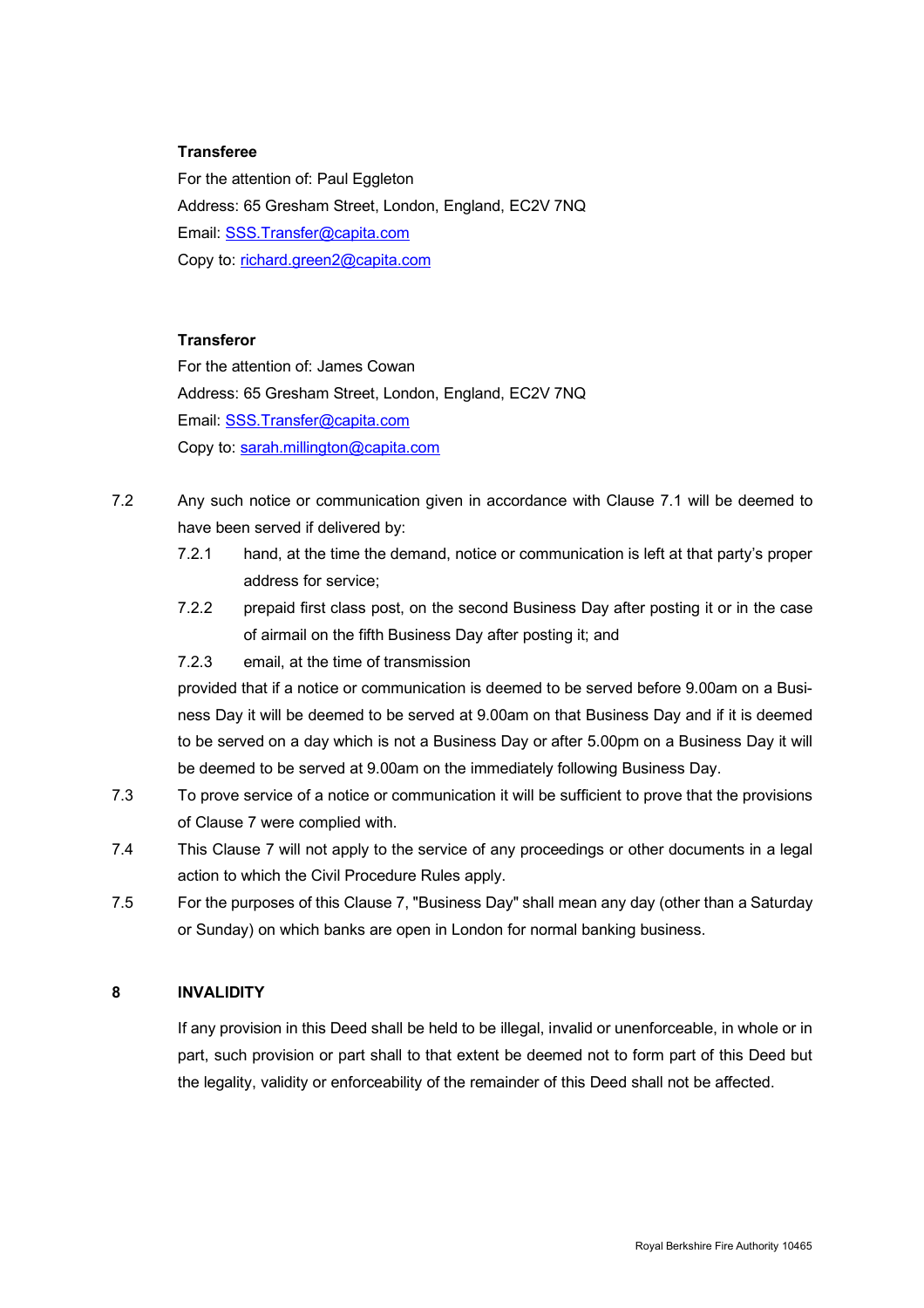# **Capita**

#### **9 COUNTERPARTS**

This Deed may be executed in any number of counterparts, each of which when executed and delivered shall constitute a duplicate original, but all the counterparts shall together constitute the one deed.

#### **10 VARIATION**

No variation of this Deed shall be effective unless it is in writing and signed by the parties, or their authorised representatives.

#### **11 ASSIGNMENT**

Neither party shall assign any of its rights and/or obligations under this Deed without the prior written consent of the other party.

#### **12 THIRD PARTY RIGHTS**

The parties do not intend that any term of this Deed of Novation will be enforceable under the Contracts (Rights of Third Parties) Act 1999 by any person.

#### **13 GOVERNING LAW**

This Deed and any dispute or claim (including non-contractual disputes or claims) arising out of or in connection with it or its subject matter or formation shall be governed by and construed in accordance with the law of England and Wales.

#### **14 JURISDICTION**

Each party irrevocably agrees that the courts of England and Wales shall have exclusive jurisdiction to settle any dispute or claim (including non-contractual disputes or claims) arising out of or in connection with this Deed or its subject matter or formation.

This document has been entered into as a deed and is delivered and takes effect on the day and the year first stated above.